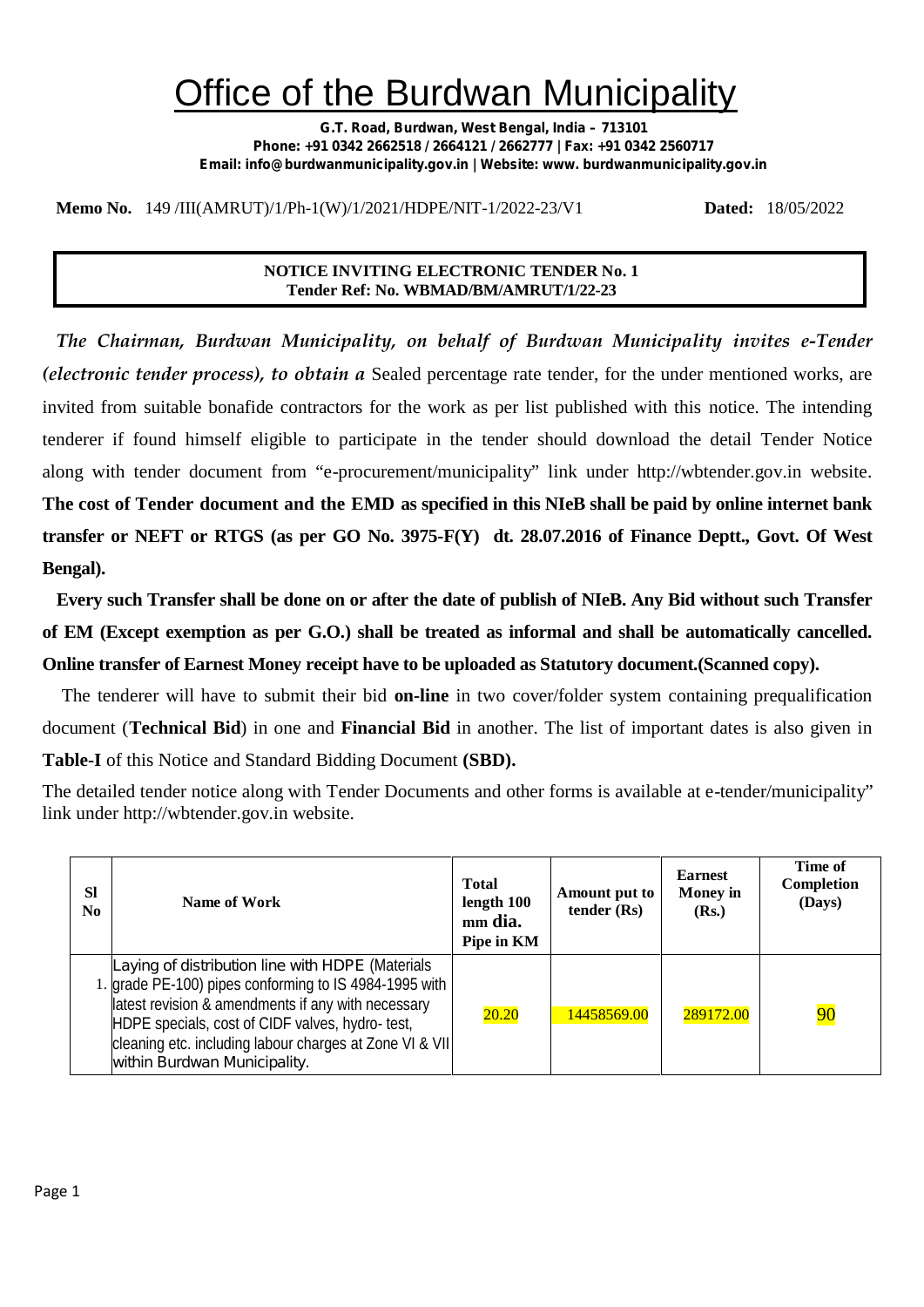|    | Laying of distribution line with HDPE (Materials<br>grade PE-100) pipes conforming to IS 4984-1995 with<br>latest revision & amendments if any with necessary<br>HDPE specials, cost of CIDF valves, hydro-test,<br>cleaning etc. including labour charges at Zone III, IX &<br>X within Burdwan Municipality.   | 18.00        | 12899195.00 | 257984.00 | 90 |
|----|------------------------------------------------------------------------------------------------------------------------------------------------------------------------------------------------------------------------------------------------------------------------------------------------------------------|--------------|-------------|-----------|----|
| 3. | Laying of distribution line with HDPE (Materials<br>grade PE-100) pipes conforming to IS 4984-1995 with<br>latest revision & amendments if any with necessary<br>HDPE specials, cost of CIDF valves, hydro-test,<br>cleaning etc. including labour charges at Zone I, IV & V<br>within Burdwan Municipality.     | <b>17.00</b> | 12190388.00 | 243808.00 | 90 |
|    | Laying of distribution line with HDPE (Materials<br>4. grade PE-100) pipes conforming to IS 4984-1995 with<br>latest revision & amendments if any with necessary<br>HDPE specials, cost of CIDF valves, hydro- test,<br>cleaning etc. including labour charges at Zone II & VIII<br>within Burdwan Municipality. | <b>20.00</b> | 14316807.00 | 286337.00 | 90 |

Copy Forwarded for information and for favour of wide circulation to:

- 1. The State Mission Director, AMRUT, West Bengal, G.F. Writers' Building, Kolkata -1<br>2. Sri Jolly Choudhury Additional Secretary UDMA Goyt, of WB
- 2. Sri Jolly Choudhury,Additional Secretary,UDMA,Govt. of WB<br>3. The Secretary, M.E.Dte., Bikash Bhawan, Salt Lake, Kol-91
- 3. The Secretary, M.E.Dte., Bikash Bhawan, Salt Lake, Kol-91<br>4. The Chief Engineer. M.E. Directorate. Bikash Bhawan.
- 4. The Chief Engineer, M.E. Directorate, Bikash Bhawan, Salt Lake City, Kol- 700091.<br>5. The Superintending Engineer (West Circle). M.E. Dte.. Burdwan
- 5. The Superintending Engineer(West Circle), M.E.Dte., Burdwan<br>6. The Executive Engineer. Burdwan Division. M.E.Dte.
- 6. The Executive Engineer, Burdwan Division, M.E.Dte.<br>7. The Executive Officer, Burdwan Municipality.
- 7. The Executive Officer, Burdwan Municipality.<br>8. The Finance Officer.Burdwan Municipality
- 8. The Finance Officer, Burdwan Municipality<br>9. The Secretary Burdwan Municipality & No
- 9. The Secretary, Burdwan Municipality & Nodal Officer Amrut 10. The U.P. AMRUT
- 10. The U.P , AMRUT<br>11. The U.I.S , AMRUT
- 11. The U.I.S, AMRUT<br>12. Notice Board.
- 12. Notice Board.<br>13. Respective file
- Respective file.

**The Chairman, Burdwan Municipality.**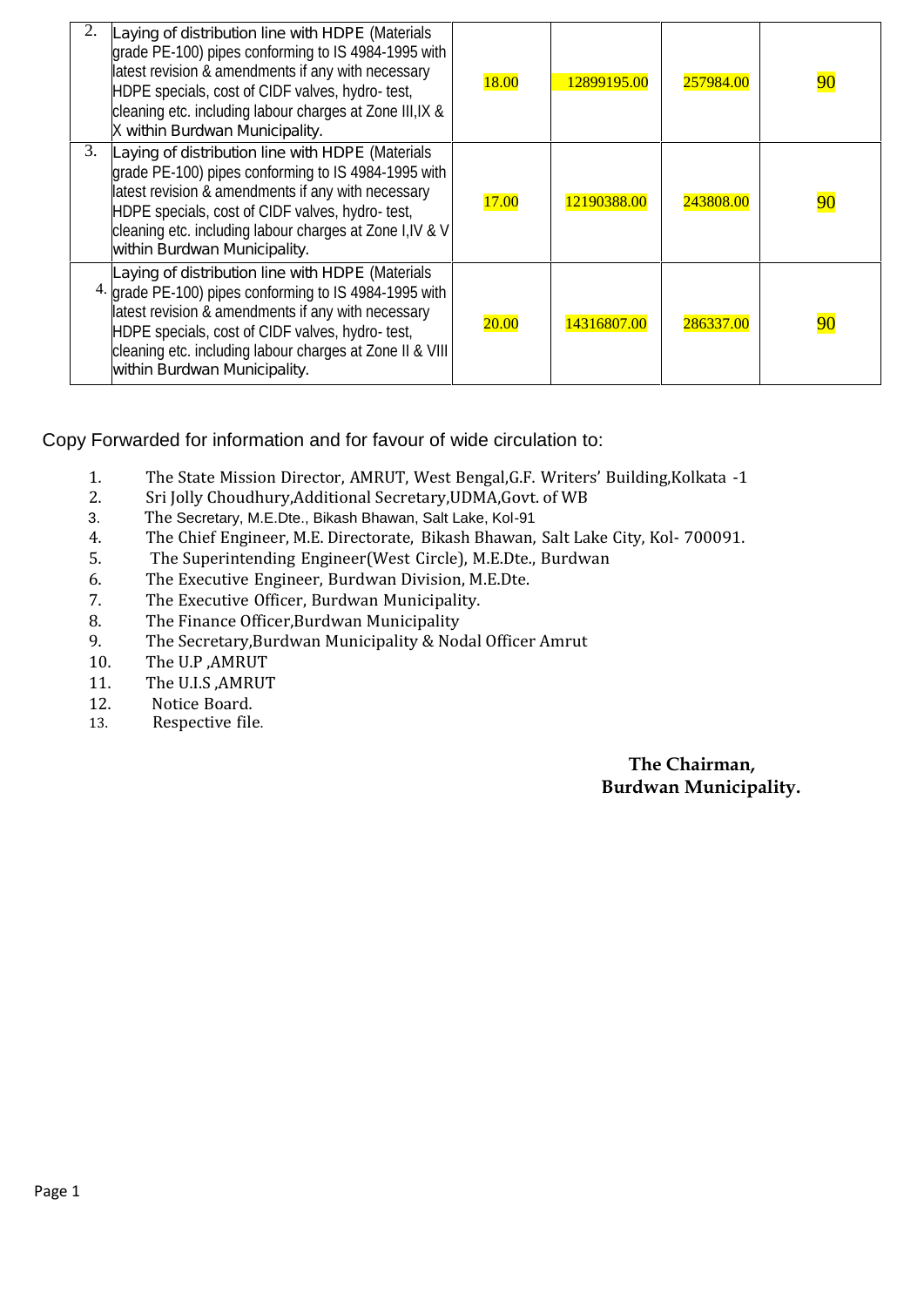## **TABLE - 1**

## **6. DATE, SCHEDULE & DESCRIPTION OF WORK:-**

| A. a)        | Name of the work                                                                                 | As per.                                                                                                                                                                                                                                                                                                                                                                                                                                                                                                                                                                                                                                                                          |
|--------------|--------------------------------------------------------------------------------------------------|----------------------------------------------------------------------------------------------------------------------------------------------------------------------------------------------------------------------------------------------------------------------------------------------------------------------------------------------------------------------------------------------------------------------------------------------------------------------------------------------------------------------------------------------------------------------------------------------------------------------------------------------------------------------------------|
| $\mathbf{b}$ | Eligible for submission<br>of Tender                                                             | Tenderers should have Valid PAN no., GST,<br><b>Professional Tax Clearance Certificate.</b><br>Should have sufficient experience of at least 40%<br>of the pipeline (HDPE/DI pipe) laying works for<br>water supply during last five financial years prior<br>to the date of issue of this Notice in any<br><b>Government Department/Board/Semi-</b><br><b>Govt./Corporation/Statutory Authority /</b><br>Undertaking etc.(details credential)<br>Should be bonafide and financially sound<br>contractors.                                                                                                                                                                       |
| $\mathbf{c}$ | Name & Address of the Engineer-in-<br>Charge                                                     | Executive Engineer, Burdwan Division, Municipal<br><b>Engineering Directorate.</b><br>Purta Bhavan, Purba Bardhaman                                                                                                                                                                                                                                                                                                                                                                                                                                                                                                                                                              |
| d)           | Price per copy of the set of Tender<br>documents                                                 | $:$ Rs. Nil                                                                                                                                                                                                                                                                                                                                                                                                                                                                                                                                                                                                                                                                      |
| e)           | Documents require to be submitted along<br>with the Application for obtaining<br>quotation paper | Valid PAN No., GST Registration Certificate &<br>Professional Tax Certificate, Certificate together with<br>up-to-date Income Tax return, having E.S.I & P.F.<br>Registration & Previous Experience Certificate for<br>pipeline (HDPE/DI pipe) laying works for water<br>supply.                                                                                                                                                                                                                                                                                                                                                                                                 |
| f            | Earnest money:-                                                                                  | The requisite Earnest Money (As stated earlier) Deposit<br>shall accompany with Bid Proposal, as specified in this NIeB<br>shall be paid by online internet bank transfer or NEFT or<br>RTGS (as per GO No. 3975-F(Y) dt. 28.07.2016 of Finance<br>Deptt., Govt. Of West Bengal).<br>Every such Transfer shall be done on or after the date of<br>publish of NIeB. Any Bid without such Transfer of EM<br>(Except exemption as per G.O.) shall be treated as informal<br>and shall be automatically cancelled. Online transfer of<br>Earnest Money receipt have to be uploaded as Statutory<br>document.(Scanned copy).<br>. Refer instruction in this regard as stated earlier. |
| g)           | Time of completion of work                                                                       | . Refer instruction in this regard as stated earlier.                                                                                                                                                                                                                                                                                                                                                                                                                                                                                                                                                                                                                            |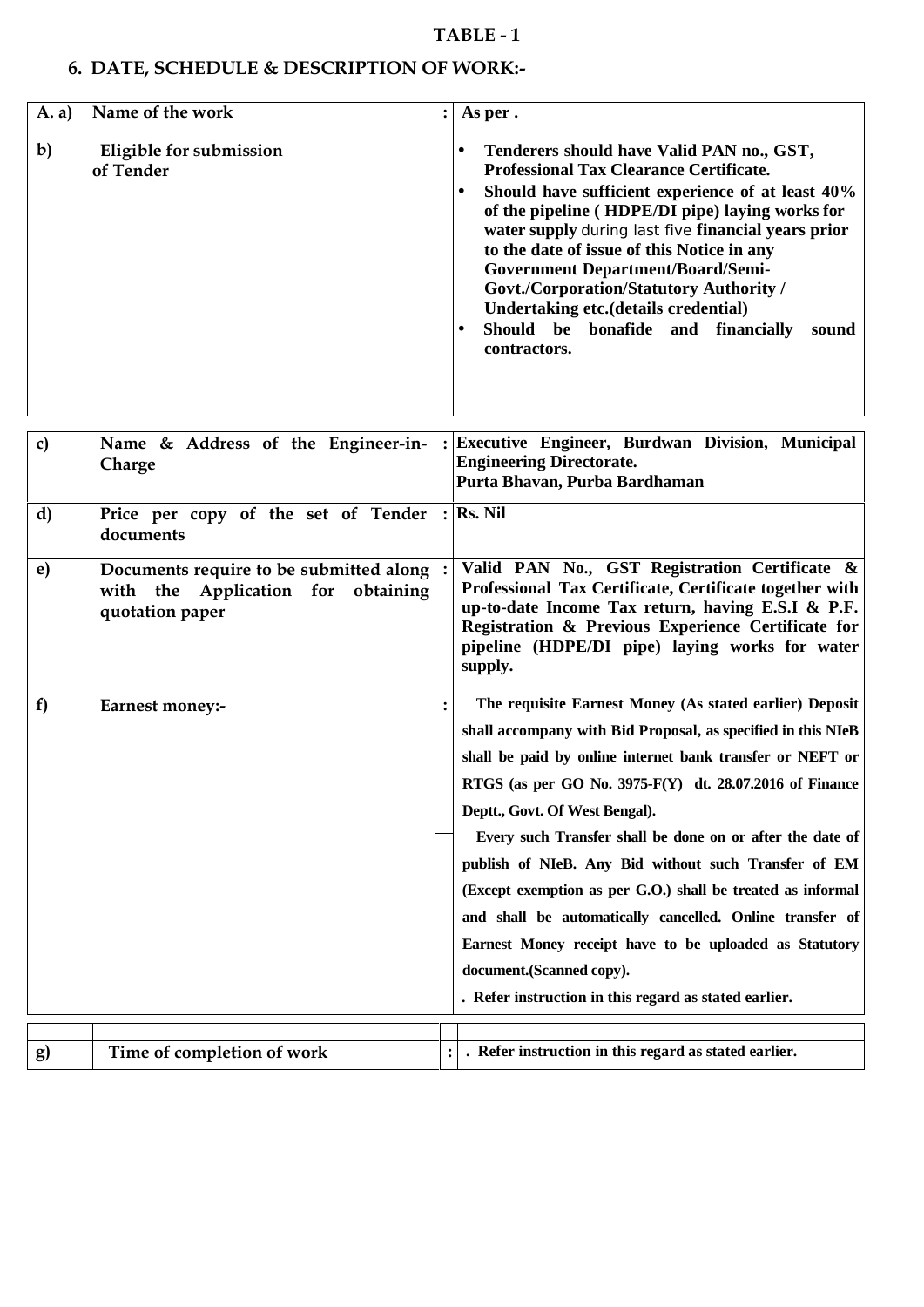| $B$ :-        | Date and Time Schedule as follows:                                                  | :              |                                                                                                                                                                                         |
|---------------|-------------------------------------------------------------------------------------|----------------|-----------------------------------------------------------------------------------------------------------------------------------------------------------------------------------------|
| $\mathbf{i}$  | Date of uploading of e-NIT, and Tender<br><b>Documents online (Publishing Date)</b> | $\ddot{\cdot}$ | 19.05.2022 at 10:00 A.M                                                                                                                                                                 |
| ii)           | Document downloaded / sale start date (on<br>line)                                  |                | 19.05.2022 at 11:00 A.M                                                                                                                                                                 |
| iii)          | Tender submission start date (on line)                                              |                | 19.05.2022 at 12:00 A.M                                                                                                                                                                 |
| iv)           | Tender submission closing date (on line)                                            | $\ddot{\cdot}$ | 10.06.2022 at 06:00 P.M                                                                                                                                                                 |
| $\mathbf{v})$ | Technical<br><b>Tender</b><br>opening<br>for<br>date<br>proposals (on line)         | $\cdot$        | 13.06.2022 at 11:30 A.M                                                                                                                                                                 |
| vi)           | Date of uploading list for Technically<br><b>Qualified Tenders (on line)</b>        | $\ddot{\cdot}$ | To be Notified Later on.                                                                                                                                                                |
| vii)          | Date and place for opening of Financial<br>proposals (on line)                      |                | To be notified during uploading of Technical<br><b>Evaluation Sheet of Bidders</b>                                                                                                      |
| viii)         | Authority<br>who<br>recommend<br>the<br>Prequalification of Tenderer.               | $\cdot$        | Tender will be checked for Pre-Qualification as<br>per requirement mentioned in the earlier table by<br>the Executive Engineer, Burdwan Division,<br>Municipal Engineering Directorate. |
| ix)           | Work order issuing authority                                                        |                | The Chairman, Burdwan Municipality,<br>Purba Bardhaman.                                                                                                                                 |
| x)            | Authority for making payment to the<br>contractor.                                  |                | The Chairman, Burdwan Municipality,<br>Purba Bardhaman.                                                                                                                                 |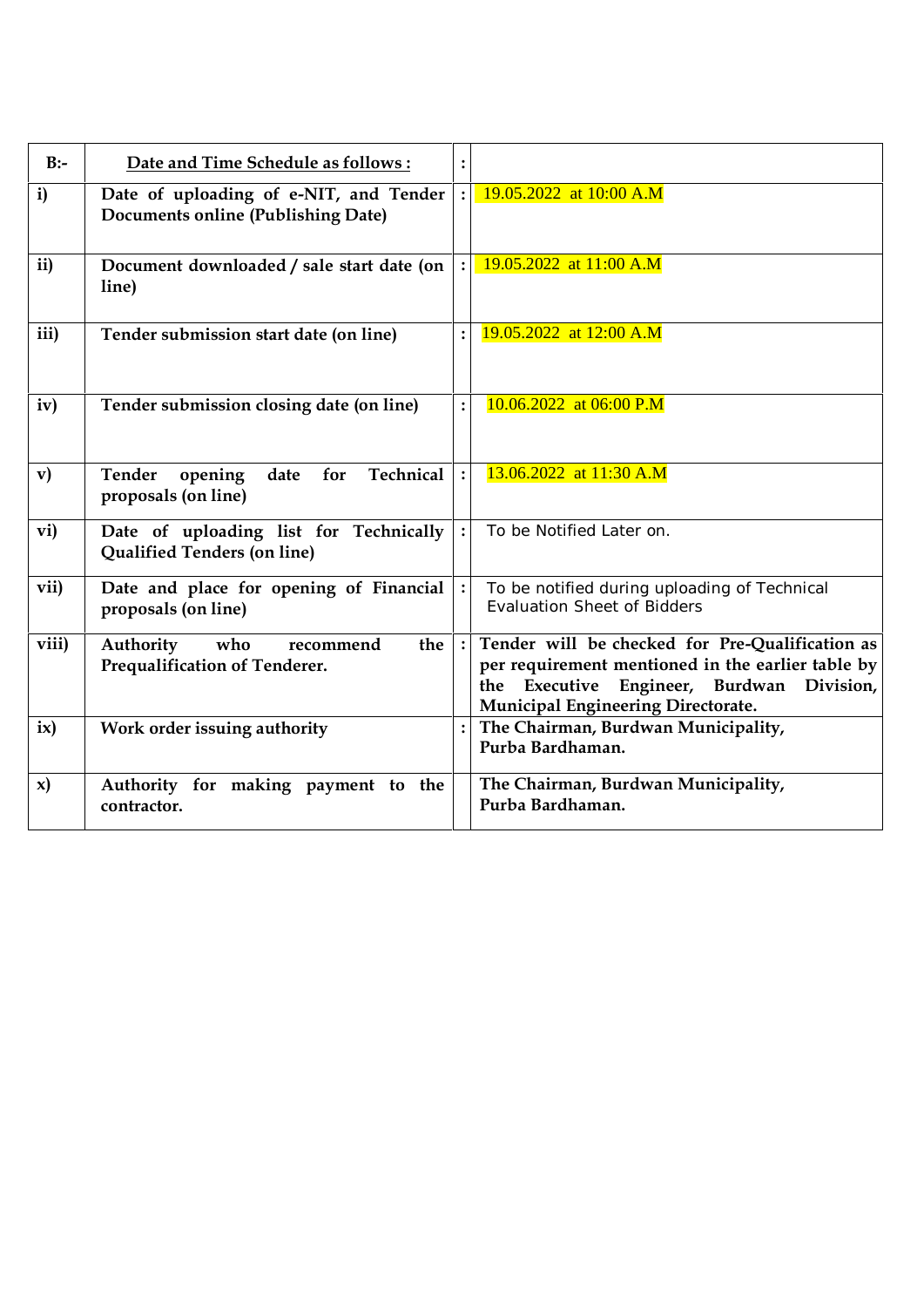## **NOTE :-**

**1. In case of Bundh/strike /holiday etc. falls on the schedule dates as mentioned above, the same will be treated next working day ofthe fixed dates and time as scheduled above only for Sl. No. B) v) to viii) of Table-1.**

**2. Scrutiny of technical proposal and recommendation thereafter and processing of Comparative Statement for acceptance etc.will be made by Municipal Engineering Directorate, Govt. of West Bengal under the Deptt. of Municipal affairs. Comparative Statement may be forwarded to the appropriate authority depending on the value of the work asapplicable as per existing norms and guidelines of similar nature of works like under AMRUT programme.**

#### **7. Submission of Tender :**

7.1 General process of submission

Tenders are to be submitted online through the website, in two folders, at a time for each work, one is for Technical Proposal and the other is Financial Proposal, before the prescribed date and time mentioned in Table-1.

Using the Digital Signature Certificate (DSC), the documents are to be Uploaded virus scanned and digitally signed. The documents will get encrypted (transformed into non-readable formats).

#### **a. Statutory Technical folder containing,**

- i) Application in letter headed pad duly signed in. Letter head should contain full address, telephone no. mobile no. & FAX, e-mail.
- ii) Scanned copy of online transfer of Earnest Money Deposit (EMD) as prescribed in the NIT against each serial of work if applicable, against in favour of the Chairman, Burdwan Municipality.
- iii) Notice Inviting e-Tender. iv)
- B O Q /Price Schedule

#### **Note**:

i. Only downloaded copies of the documents are to be uploaded, virus scanned and digitally signed by the contractor.

ii.If any contractor is exempted from payment of EMD, copy of relevant Government Order needs to be furnished.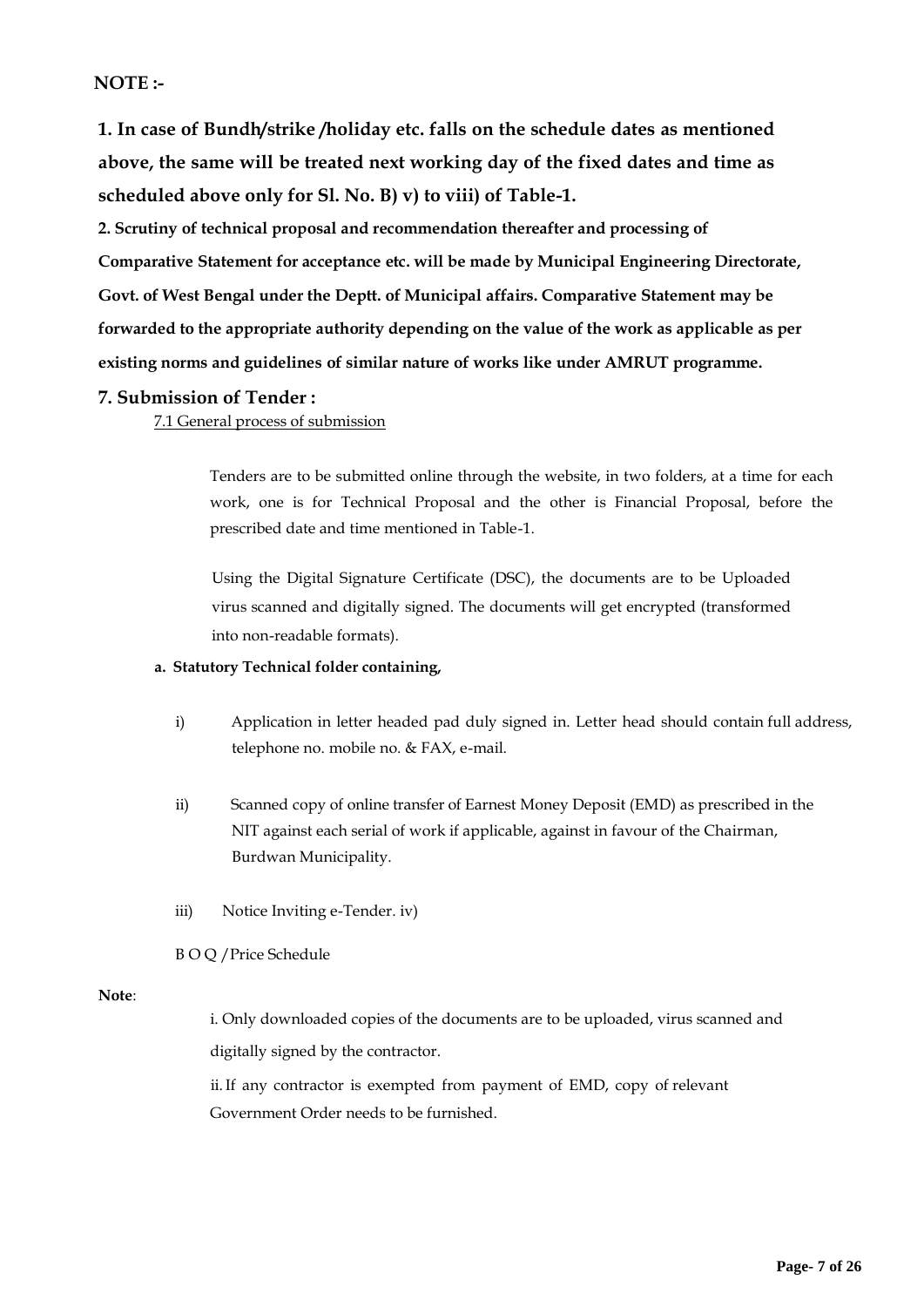iii. Tenders will be summarily rejected if any item in the statutory cover is missing.

iv.Necessary deduction i.e. G.S.T, I.T. CESS etc. will be made as per relevant Govt. order.

#### **b. Non-Statutory Technical cover containing,**

- **i.** Up to date Professional Tax (PT) Clearance receipts, PAN Card & Income Tax Return receipts valid up to the date of opening of the tenders. Valid application for such clearance addressed to the competent authority may also be considered, if necessary.
- **ii.** GST Registration Certificate.
- **iii. Previous** Experience Certificate

## **THE ABOVE STATED NON-STATUTORY TECHNICAL DOCUMENTS SHOULD BE ARRANGED IN THE FOLLOWING MANNER**

Click the check boxes beside the necessary documents in the  $-My$  Documents list and then click the tab ―Submit Non Submit Non Statutory Documents to send the selected documents to Non-Statutory folder. Next, click the tab  $-$  Click to Encrypt and upload and then click the

| <b>S1.</b><br>No. | <b>Category Name</b> | <b>Sub Category</b><br>Description                                                         | <b>Details</b>                                                                                                                                                                  |
|-------------------|----------------------|--------------------------------------------------------------------------------------------|---------------------------------------------------------------------------------------------------------------------------------------------------------------------------------|
| A.                | <b>CERTIFICATES</b>  | <b>CERTIFICATES</b><br><b>CERTIFICATE</b><br>(ALL<br><b>SHOULD</b><br>BE<br>UP TO<br>DATE) | 1. GST Registration Certificate<br>2. PAN Card<br>3. P Tax (CHALLN)<br>4. Income Tax Return receipts<br>5. PF & ESI Certificate<br>6. Pre Qualification Application<br>(Form I) |

―Technical Folder to upload the Technical Document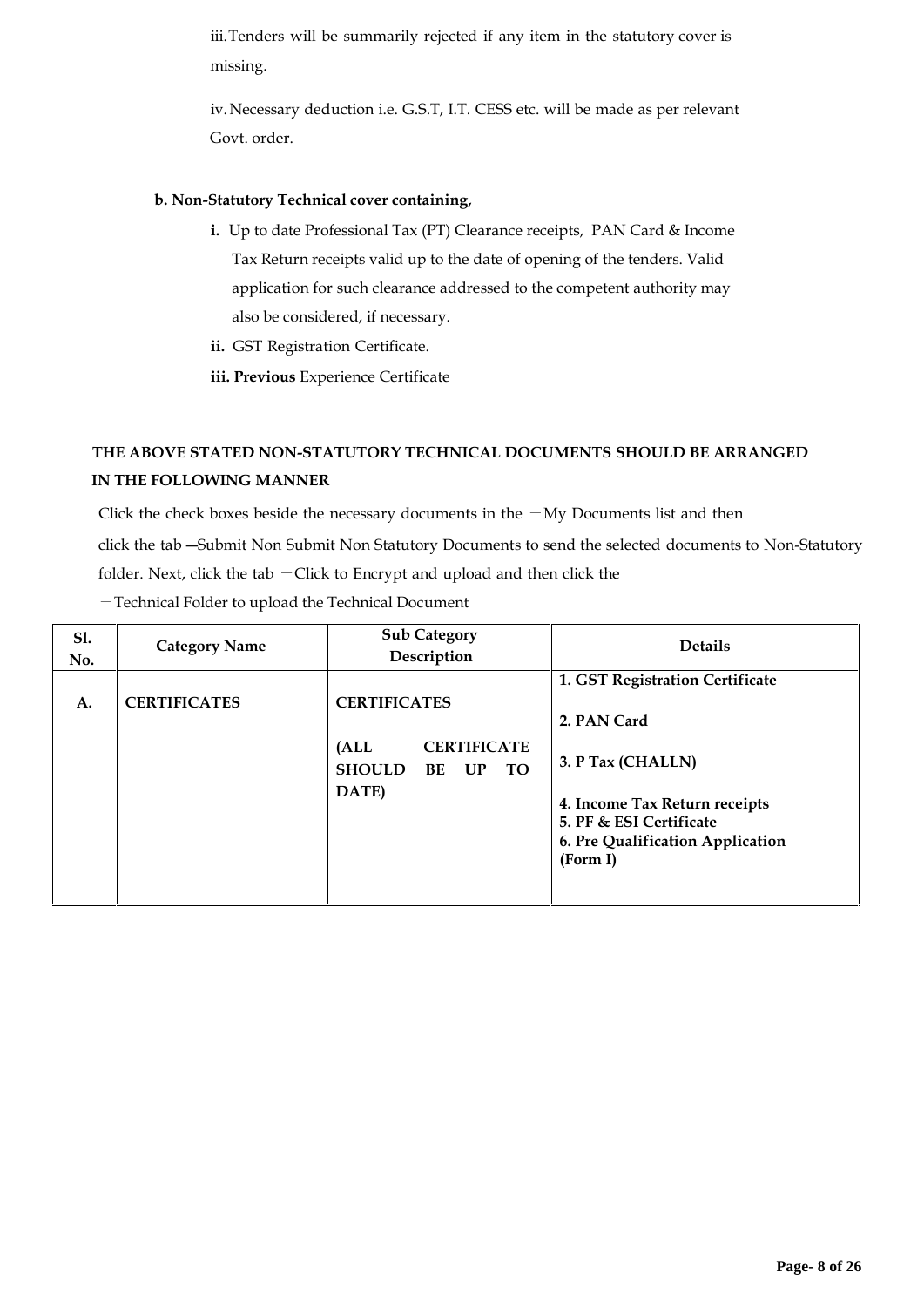|                |                                  |                        | 1. Proprietorship Firm (Trade                                                                                                    |
|----------------|----------------------------------|------------------------|----------------------------------------------------------------------------------------------------------------------------------|
| <b>B.</b>      | <b>COMPANY</b><br><b>DETAILS</b> | <b>COMPANY DETAILS</b> | License)                                                                                                                         |
|                |                                  |                        | 2. Partnership Firm (Partnership                                                                                                 |
|                |                                  |                        | Deed, Trade License)                                                                                                             |
|                |                                  |                        | 3. LTD. Company (Registration                                                                                                    |
|                |                                  |                        | Certificate, Trade License)                                                                                                      |
|                |                                  |                        | Co-Operative<br>Society<br>(Society<br>4.<br>Registration Certificate) Bye Laws, up to<br>date Audited Balance Sheet.            |
|                |                                  |                        | 5. Power of Attorney (Registered)                                                                                                |
| $\overline{C}$ | <b>BANK SOLVENCY</b>             |                        | Bank solvency certificate issued by the<br>Banker not less than <b>Rs. 40 Lakh on or</b>                                         |
|                |                                  |                        | after from date of tender for single<br>tender.                                                                                  |
| D              | <b>ANNUAL TURNOVER</b>           |                        | Having annual turnover of at least Rs. 1.00<br>Core or above in any one year of last five<br>Financial years for single tender.  |
| $\mathbf{C}$ . | <b>CREDENTIAL</b>                | Credential             | 1. Completion Certificate for Laying<br>work of pipe line supported by Work<br>order and Payment Certificate. (details<br>below) |

**CREDENTIAL** : Having experience laying and Completion of work in a single contract having at least 40% of desired length of laying work during last five financial years in any Govt. / Board / Semi Govt. / Municipal Corporation / Statutory Authority /Govt. undertaking etc. organization prior to the date of issue of the tender notice.

OR

Intending tenderers should produce credentials of one single running work of laying work which has been completed to the extent of 80% or more works during 5(five) years prior to the date of issue of the tender notice.

Note: for running work, capacity will be considered as 80% of the allotted work which is due to be completed in future. OR

Intending tenderers should produce credentials of 2(two) similar nature of completed works, each of the contract having at least 30% of desired length of laying works during 5(five) years prior to the date of issue of the tender notice.

#### **Application formore than one zone must have credential, Bank Solvency & Annual Turnover as given below -**

| <b>Applied for</b>                        | <b>Credential</b>                                                                                          | Solvency               | <b>Turn over</b> |
|-------------------------------------------|------------------------------------------------------------------------------------------------------------|------------------------|------------------|
| Multiple application<br>up to Two Zones   | 35% of total cumulative length of zones for which<br>applied for in a single contract within last 5 years  | <b>Rs. 0.60 Crore.</b> | Rs. 1.5 Crore    |
| Multiple application<br>up to Three Zones | 30% of total cumulative length of zones for which<br>applied for in a single contract within last 5 years  | <b>Rs. 0.80 Crore.</b> | Rs. 2.0 Crore    |
| Multiple application<br>up to Four Zones  | 25% of total cumulative length of zones for which<br>applied for in a single contract within last 5 years. | <b>Rs. 1.00Crore.</b>  | Rs. 2.5 Crore.   |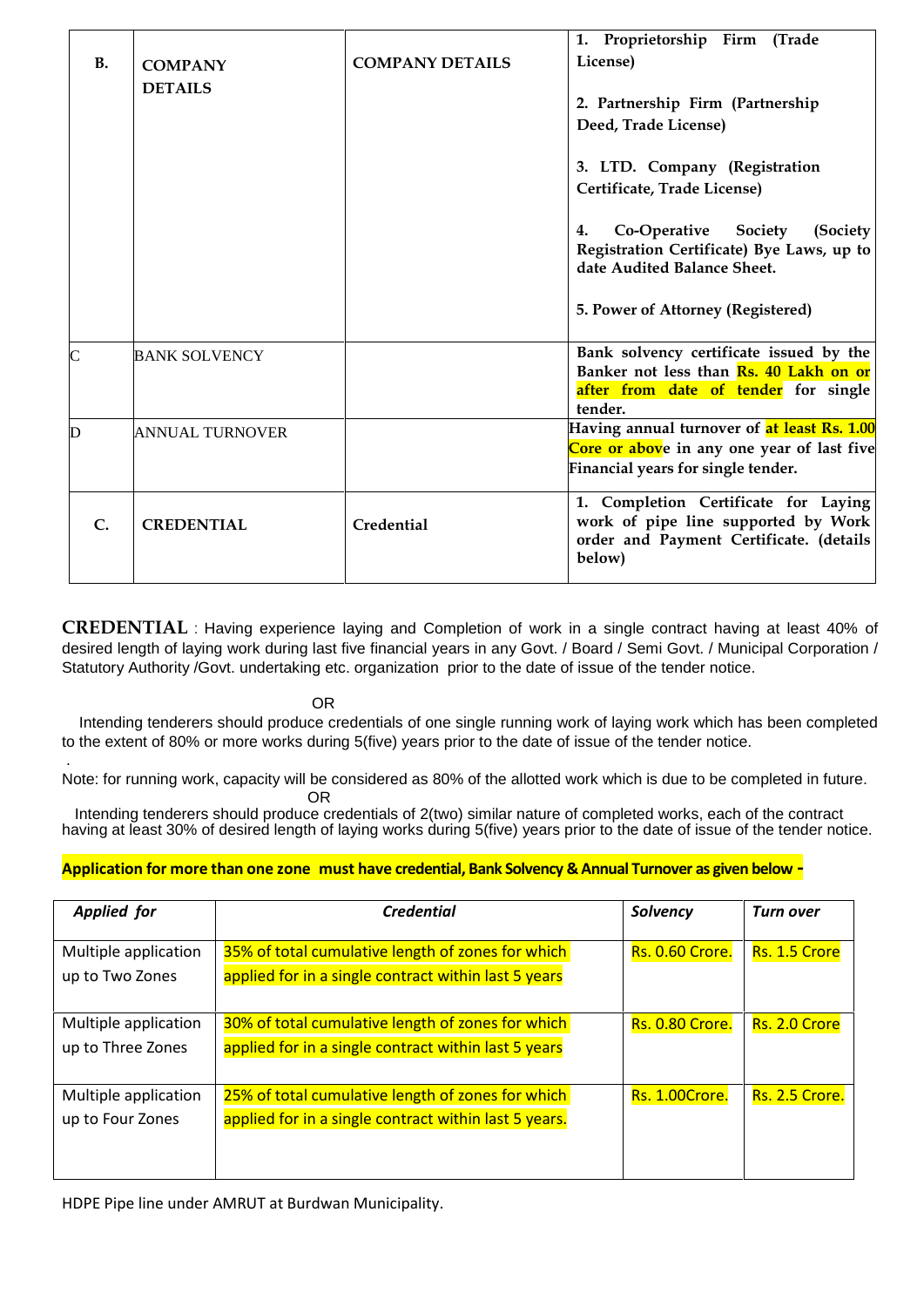#### *9.* Financial Proposal

i) Financial proposal should contain the following documents in one folder i.e. Bill of quantities - (BOQ) the tenderer is to quote the rate (for individual item separately) online.

ii) Only downloaded copies of the above documents are to be uploaded virus scanned & digitally signed by the contractor.

#### 10. Penalty for suppression / distortion of facts :

If any tenderer fails to produce the original hard copies of the documents uploaded or any other documents on demand of the Tender Inviting Authority within a specified time frame or if any deviation is detected in the hard copies from the uploaded soft copies or if there is any suppression, the tenderer will be suspended from participating in the tenders on e-Tender platform for a period of 3 (Three) years. In addition, his user ID will be deactivated and Earnest Money Deposit will stand forfeited. Besides, the Chairman, Burdwan Municipality may take appropriate legal action against such defaulting Tenderer. The authority may ask to show hard copies of all certificates, company details, partnership deeds etc. etc. as uploaded by the Tenderer and allied papers in connection with this tender as and when necessary for verification purpose as per convenience of the authority during processing of this tender.

11. Rejection of Tender

The employer (Tender accepting authority) receives the right to accept or reject any Tender and to cancel the quotation process and reject all quotations at any time prior to the award of contract without thereby incurring any liability to the affected Tenderer or any obligation to inform the affected tenderer of the ground for employer's (Tender accepting authority) action.

#### **Validity of Bid:-**

A Bid submitted shall remain valid for a period of 120 calendar days from the date set for opening of Bids. Any extension of this validity period if required will be subject to concurrence of the Bidders.

#### **Withdrawal of Bid:-**

A Bid once submitted shall not be withdrawn within the validity period. If any Bidder/Bidders withdraw his / their Bid(s) within the validity period then Earnest Money as deposited by him / them will be forfeited.

#### **Acceptance of Bid:-**

The Chairman, Burdwan Municipality will accept the Bid on recommendation of the Competent Authority. He does not bind himself to accept otherwise the lowest Bid and reserves to himself/herself the right to reject any or all of the Bids received without assigning any reason thereof.

#### **Intimation:-**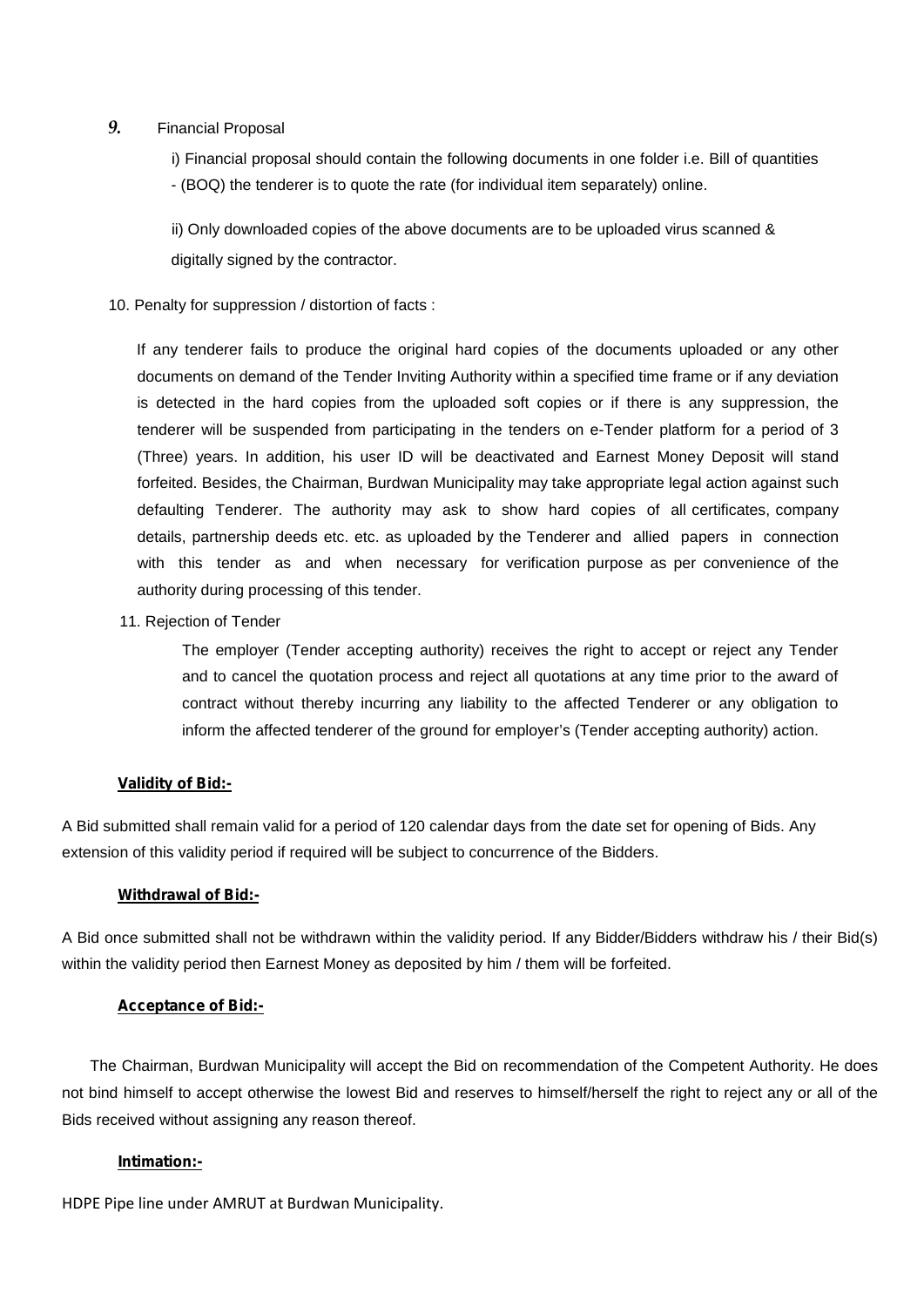The successful Bidder will be notified in writing of the acceptance of his Bid. The Bidder then becomes the "Contractor" and he shall forthwith take steps to execute Formal Contract Agreement with The Chairman, Burdwan Municipality in 4 (four) copies after depositing requisite cost of Formal Contract Agreement and fulfill all his obligations as required by the Contract.

#### **Escalation of Cost:-**

There will be no escalation in cost for materials or labour and the contract price mentioned in the contract stands valid till completion of the operation and maintenance of the contract.

#### **Name & address of Engineer-In-Charge (EIC) of the Work**

Executive Engineer, Burdwan Division, M.E.Dte.

#### **Execution of Work:-**

The Contractor is liable to execute the whole work as per direction and instruction of the Executive Engineer, Burdwan Division, M.E.Dte. up to the satisfaction of  $E-I-C$  or his/her representative.

#### **Payment:-**

Payment will be made to the successful Bidder by The Chairman, Burdwan Municipality periodically only on receipt of written recommendation from the Executive Engineer, Burdwan Division, M.E.Dte. & after satisfaction of E-I-C or his/her representative.

#### **Influence:-**

Any attempt to exercise undue influence in the matter of acceptance of Bid is strictly prohibited and any Bidder who resorts to this will render his Bid liable to rejection.

#### **Other Important Terms & Conditions :-**

- A) The detailed N.I.T, documents and other relevant particulars may be seen by the intending quotationers during office hours within the date mentioned above in the office of the Councilors, Burdwan Municipality.
- B) The materials are to be supplied in accordance with the specification of the B.O.Q of the

Burdwan Municipality who would issue the Work order as per the terms and conditions as laid down hereunder and the payment will be made by them as per the actual materials supplied with entire satisfaction of those authorities. Additional Deduction @ 1% of the Gross amount of the bill beyond earnest money will be made as security deduction against work done value beyond Earnest money and the same will be returned to the agency as per G.O. **The Security Deposit will be refunded as per PWD order No. 5784- PW/L&A/2M-175/2017 Dated: 12.09.2017** from the date of actual work done subject to fulfillment of the conditions apply.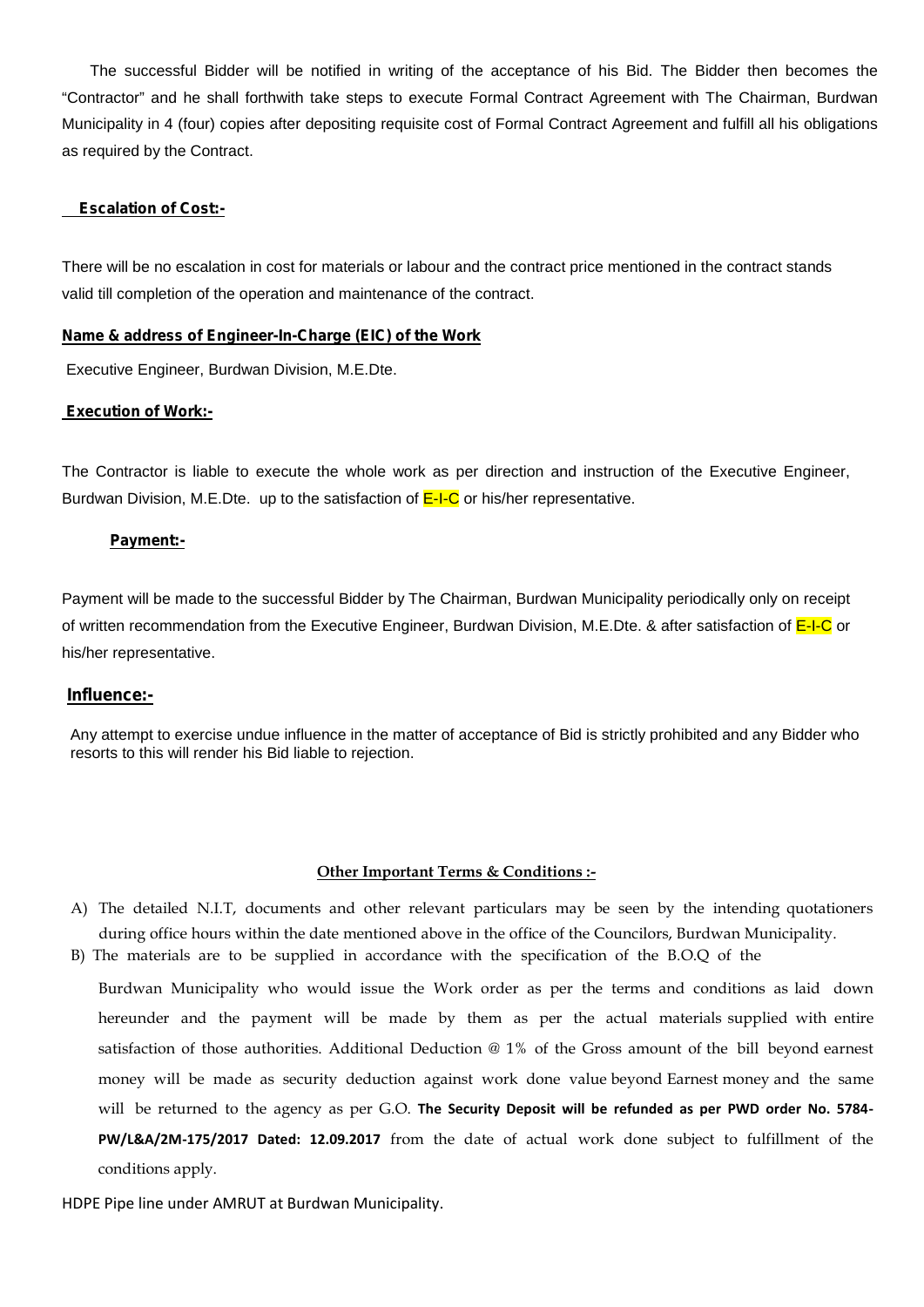C) If the agency fails to do the work as per the agreement with the municipality, penal action in the form of forfeiture of earnest money and or security deposit money, as decided by the authority, will be imposed on the agency and the decision of the authority will be conclusive and binding. In this respect, the Chairman, Burdwan Municipality shall be empowered to invoke the Earnest Money deposited in favour of him.

#### **No price escalation, in any form, within the contract period will be entertained.**

- D) If any work executed by the agency with under specification the same will have to be replaced, as per the specified specification, by the agency at their own cost without any claim within 7 (seven) days (or as suggested by the authority). In case of failure to do so the authority shall have the right to recover the whole damage amount from the contractor. In this regard the claim will be ascertained by a competent State Government authority as per the decision of Municipal authority.
- E) The rate quoted should be inclusive of all cost of transportation, loading, unloading, staking at site within any municipal area of the State of West Bengal, and all Taxes, Vat, etc. what so ever.
- F) Deduction viz (i) ST (ii) IT or any other taxes, due as per rules, will also be deducted from the bill of the agency.

**Successful agency shall have to make an agreement (by three copies) with the Burdwan Municipality, in the prescribed pro-forma by depositing above said for cost of each tender form in cash stating that the agency is agreeable to execute the works as and when require (as per the rates quoted and terms and conditions laid down in the quotation papers) to the Municipality with in the Municipal/Adjoining areas (as the case may be).**

- *1.* Regarding tender for Technical & financial The Decision of Executive Engineer of Municipal Engineering Directorate (Burdwan Division) / Chairman of Burdwan Municipality shall be final & binding on the applicants in this regard.
	- *2.* The authority reserves the right to accept or reject any orall offer without assigning any reason.
- *3.* **Special condition:** A declaration in the form of Affidavit in a non judicial stamp paper should be submitted stating clearly that the applicant is not burred /delisted/blacklisted by any Govt. Deptt. / Govt. undertaking/Statutory Body/Municipality and of the like Govt. Bodies in execution of the similar nature of works during last five years and if any such incident is found at any point of time, the tender will be cancel summarily without assigning any reason on what so ever. Bidders are hereby requested to upload the above declaration as Technical document.

**The Chairman, Burdwan Municipality**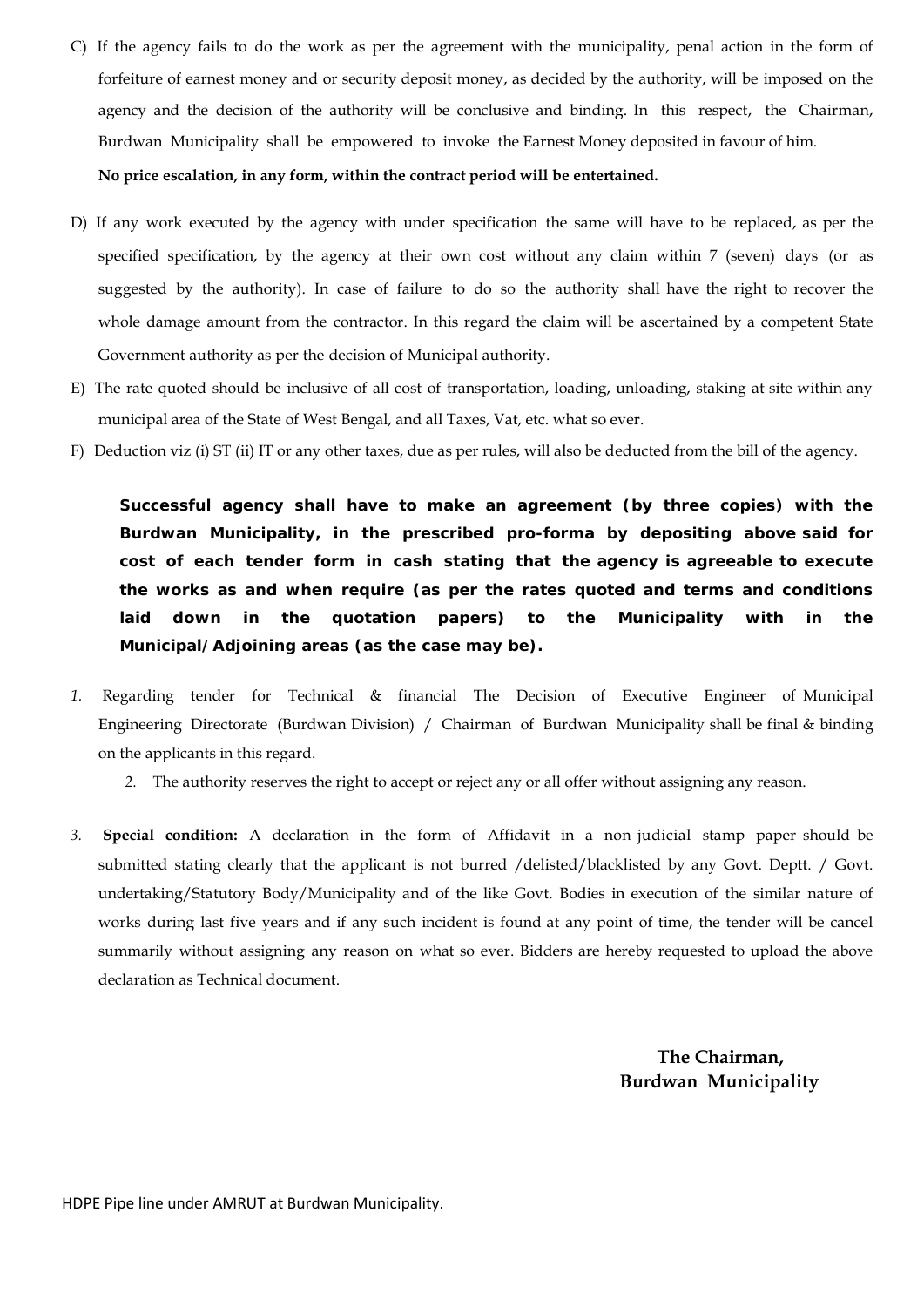## *GENERAL TERMS AND CONDITIONS OF CONTRACT*

#### 1. *Definitions and Interpretations*

The following words and expressions used in this Sections as also in the other Sections of these Bid documents shall, unless there is anything repugnant in the subject of context, have the meaning hereby assigned to them except where the contract otherwise refers.

- i) *"Approved"* means approved in writing including subsequent written confirmation of any previous verbal approval and approval means approval in writing including as aforesaid.
- ii) *"Contractor"* means the persons or person, firm or companies whose bid has been accepted and who have entered into the contract for the performance of the work.
- iii) **"Contractor Equipment"** means all appliances and things of whatsoever nature (other than temporary works) required for execution and completion of works and remedying of any defects, therein. But does not include plant, materials or other things intended to form or forming part of the permanent works.
- iv) *"Contract Price"* means the sum as stated in the letter of acceptance as payable to the Contractor for execution and completion of the work and fulfillment of all obligations as specified in the Contract document, subject to such addition thereto or deductions there from as may be made under the provisions of the contract documents.
- v) *"Cost"* means all expenditure properly incurred or to be incurred whether on or of the site including overhead and other charges properly allocable there to but does not include any allowance for profit.
- vi) *"Days"* are calendar days.
- vii) *"Drawings"* means all drawings calculations and other technical information of like provided by the engineer to the contractor under contract and all drawings, calculations, samples, patterns, models, operation and maintenance manuals and other technical information of like nature submitted by the contractor and approved by the Engineer.
- viii) *"Employer"* means Municipal Authority / Municipal Engineering Directorate as the case may be.
- ix) *"Executive Engineer"* and *"Assistant Engineer"* mean Engineer Officers of the Municipal Authority / Municipal Engineering Directorate.
- x) *"Engineer in charge (EIC)"* means the Executive Engineer of concerned Division of MED in respect of that municipal town or the authorized representative of the concerned Local Body.
- xi) *"Ground Level"* means the level of the referred point of exposed surface of the ground as indicated in the drawing.
- xii) *"Holiday"* means a public holiday for the purpose of section 25 of the Negotiable Instrument Act, 1881 or such other day on which the office remains closed for the day.
- xiii) *"Month"* means English calendar month.
- xiv) *"Site"* means the place provided by the Municipal Authority / MED where the works are executed and any other place as may be specially designated in the contract as forming part of the site.
- xv) *"Specification"* means specifications referred to in the Bid and any modification thereof or addition thereto as may from time to time be furnished or approved in writing by the Engineer-in-charge.
- xvi) *"Store"* means such storage areas including Go-down.
- xvii) *"Temporary Works"* means all temporary works of any kind required in or about the execution, completion or maintenance of the work. Permanent works meansthe permanent to be executed, maintained in accordance with the contract.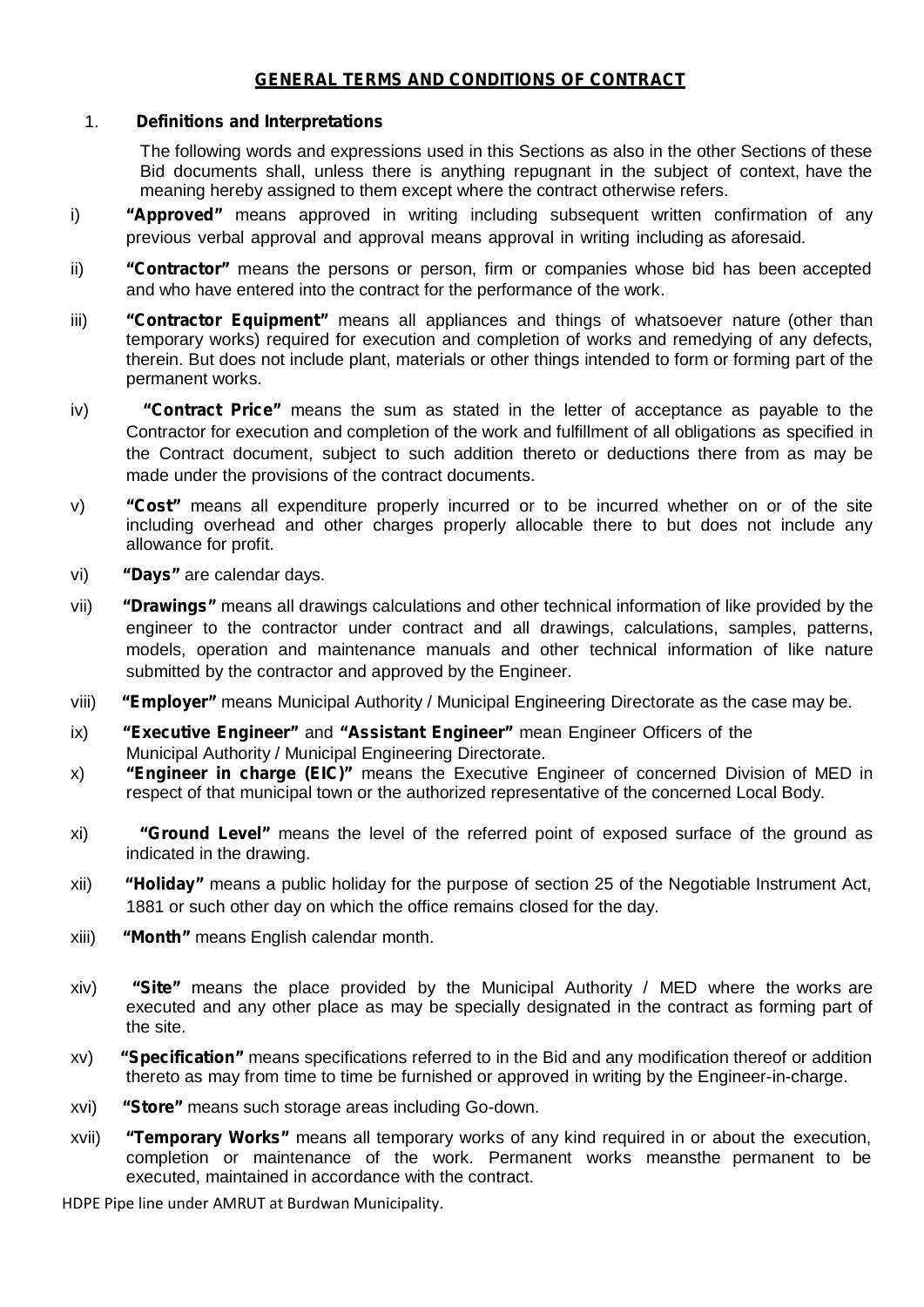- xviii) *"Tender"* means the person or persons, firm or company submitting a tender for the work contemplated either directly or through a duly authorized representative.
- xix) *"Tests"* mean such as are prescribed by the specifications or considered necessary by the Engineer-in-Charge.
- xx) *"Writing"* means any handwritten, typewritten, printed communication including telex, cable and facsimile transmission.
	- xxi) *"Supply"* supply at site within Municipal town of West Bengal.
	- xxii) "*Agency"* means the tender whose rate shall be accepted and supply order issued.
	- xxiii) *"Authority"* mean the Chairman/Mayor of the municipality/corporation /the Executive Engineer of Municipal Engineering Directorate as the case may be.<br>xxiv) *"Godown"* means delivery place of pipe materials with in any municipal area of
	- West Bengal.
	- xxvi) *"Supplier/ supplier"* same as Agency
	- xxvii) *"Contractor"* same as Agency
	- xxviii) *"Tendered"* same as Agency

#### *TERMS AND CONDITIONS*

- 1) The price offered should remain valid within a period of one year from the date of agreement (i.e. one year) and no escalation of price shall be allowed in any event.
- 2) The quoted offer rate in Tender must be valid for one year from the date of agreement. The Tender inviting authority reserves the right for seeking extension of validity of offered rates from the successful Tenderers; acceptance of such request during actual offer is optional to the offerers.
- 3) Time being essence of execution, execution must be completed within stipulated time as to be given in the work order.
- 4) If any part or whole execution is found defective after execution of the same are to be rectified at free of cost within seven days.
- 5) If any Tenderer withdraws his offer within the validity of the Tender Period without giving any satisfactory explanation for such withdrawal, Tenderer shall be disqualified for participation in any Tender to any Corporation/ Municipality / M.E. Dte for a minimum period of one year within the State of West Bengal.
- 6) After successful execution of work orders during the contract period and the expiry of security period .
- 7) A security deposited equivalent to 1 (one) percent of the total value of work shall be deducted from the bill(s) which will be released after the schedule security period.

HDPE Pipe line under AMRUT at Burdwan Municipality. 8) The Contractor is to complete the work on or before the dates mentioned in the work order,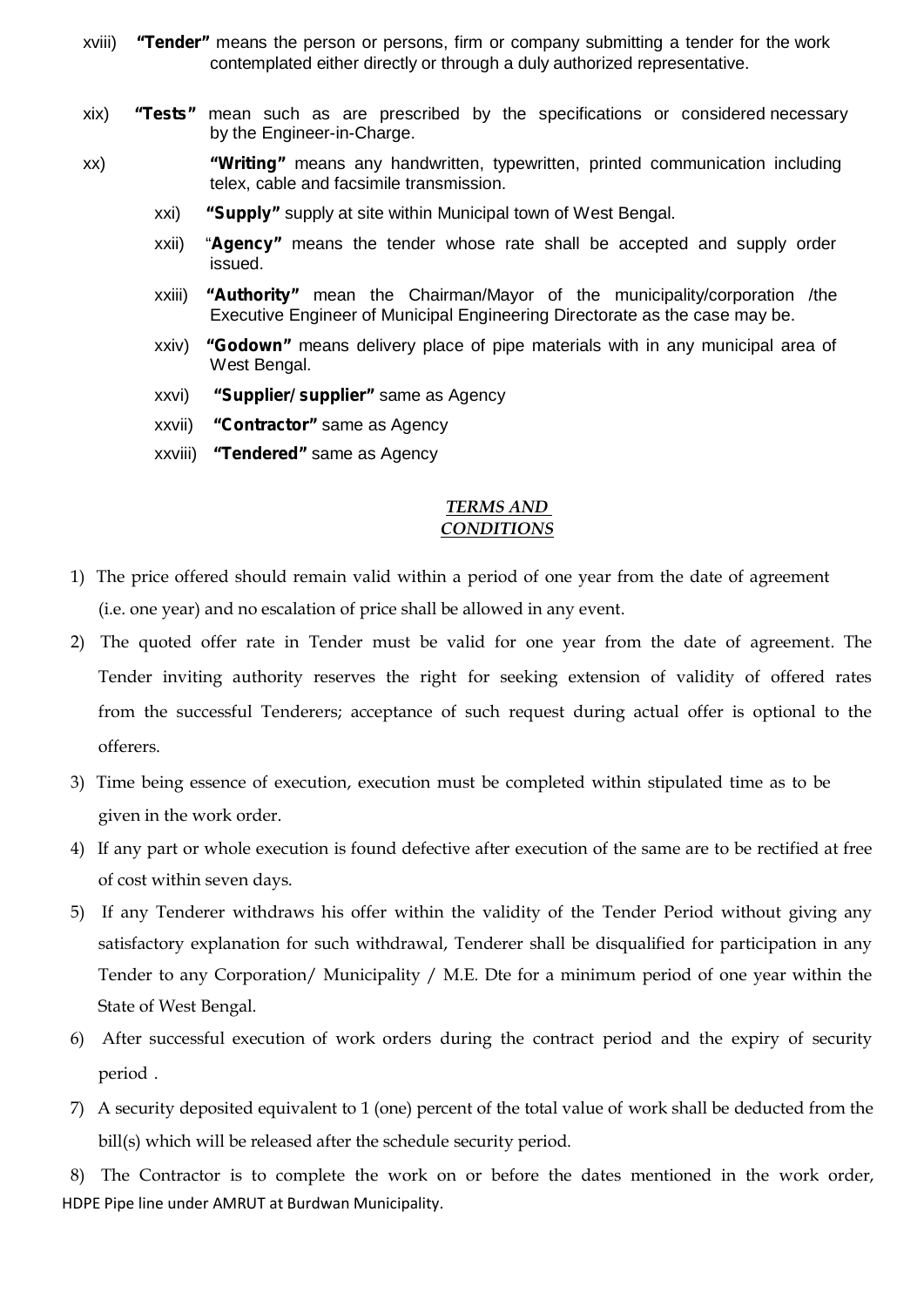failing which he shall be bound to pay or allow one per cent on the total amount of the work for everyday not exceeding ten days that the contractor shall not exceed the time for execution of and by way of liquidated damages, provided however that Mayor / Chairman of Municipal Corporation / Municipality may at his discretion reduce in such cases as he/she may think fit. The said amount to such smaller amount as he/she may decide and his/her decision in writing in that respect shall be final.

9) In every case in which the payment or allowance mentioned in the above clause shall have incurred for ten consecutive days, the Mayor / Chairman of Municipal Corporation / Municipality shall have power either to annul the Supply altogether, or have supply completed without further notice at the tenderers risk & expense as he/she may deem best suited to the interests of the authority and the tenderer shall have no claim to compensation for any loss that he may incur in any way.

10) If the supply or execution of the materials or works is hindered due to the reason beyond the control of the contractor so as to necessitate extension of the time allowed in this tender he shall apply in writing to Mayor / Chairman of Municipal Corporation / Municipality who shall grant it in writing if reasonable ground be shown for it and without such written authority of the Mayor / Chairman of Municipal Corporation / Municipality applied for and obtained prior to the expiry of the original date provided for in the agreement, the Supplier shall not claim exemption from the final leviable under clause 2.

- 11) The contractor shall give notice to Mayor / Chairman of Municipal Corporation / Municipality of his intension for making delivery of materials and on the material being approved, a receipt shall be granted to him by the Mayor / Chairman of Municipal Corporation / Municipality or his authorized representatives and no material will be considered as delivered until so approved.
- 12) On the completion of the delivery of materials the contractor shall be furnished with a certificate to that effect but the delivery will not be considered complete until the tenderer shall have removed all rejected materials and shall have the approved materials stacked or placed in such position as may be pointed out to him.
- 13) The materials are of the best description and in strict accordance with the specification, and the Supplier shall receive payment for such materials only as are approved and passed by Mayor / Chairman of Municipal Corporation / Municipality.

14)In the event of the material being considered by Mayor / Chairman of Municipal Corporation / Municipality to be inferior to that described in the specification the tenderer shall on demand in writing, forthwith remove the same at his own charge and cost and in the event his neglecting to do so within such period as may be stipulated by Mayor / Chairman of Municipal Corporation / Municipality may have such rejected materials removed at the Supplier's risk and expense, the expense incurred being liable to be deducted from any sums due, or which may become due to the Supplier.

15)If the tenderer or his work-people break or deface any building, road, fence enclosure or grass land

or cultivated land, be shall make good the same at his own expense and in the event of his refusing or

HDPE Pipe line under AMRUT at Burdwan Municipality. failing to do so, the damage shall be repaired at his expense by the Mayor / Chairman of Municipal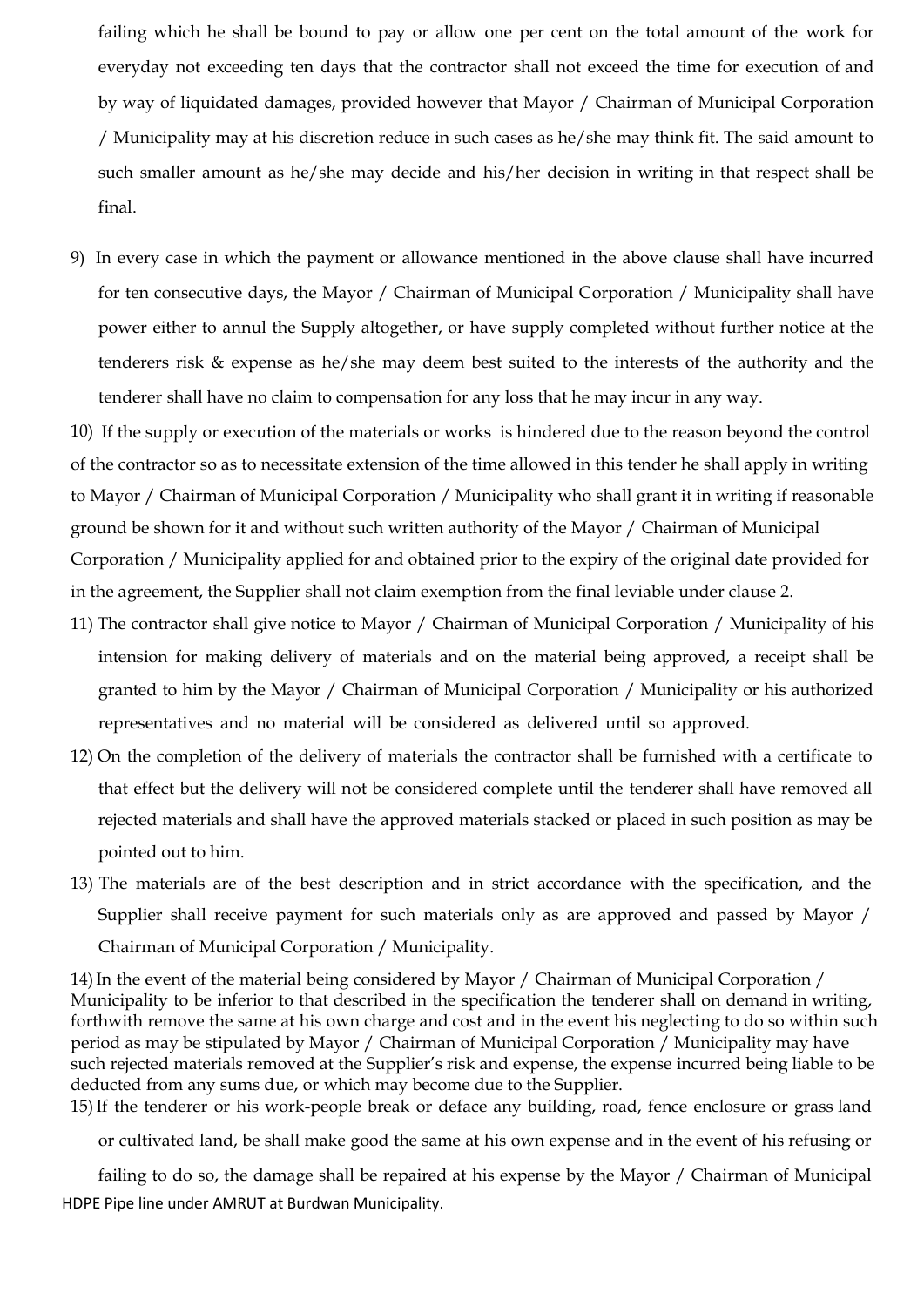Corporation / Municipality, who shall deduct the cost from any sums due, or which may be become due to the tenderer.

- 16) Tender shall supply at his own expense all tools, plant and instruments required for the due fulfillment of his execution and the materials shall remain at his risk till the date for final execution unless it shall have been in the mean time removed for use by Mayor / Chairman of Municipal Corporation / Municipality.
- 17) The Tenderer shall not sublet without specified order from authority in respect of a specified subtenderer. In the event of the tenderer subletting his Supply or execution without such permission, he shall be considered to have thereby committed abreach of agreement and shall forfeit his security deposit and shall have no claim for any compensation for any loss that may have collected or engagement entered into.

18) The Mayor / Chairman of Municipal Corporation / Municipality shall have power to make any alteration in, omissions from, additions to or substitution for the original specification, drawings, designs and instructions, that may appear to him to be necessary or advisable during the course of execution of the works and the tenderer shall be bound to execute the works in accordance with any instructions which may be given to him in writing signed by the Chairman Burdwan Municipality and such alterations, omissions, additions or substitutions shall not invalidate the works and any altered addition or substituted materials which the tenderer may be directed to supply in the contract in the manner above specified as part of the work shall be supplied or executed by the tenderer on the same conditions in all respect on which he agreed to do the main work, and at the same rates as are specified in the tender for the main work.

#### **19) Intent of work/ Scope of work:-**

The intent of the job is-

(i) The work involves introducing supplying laying of pipeline with HDPE Pipe with necessary specials , CIDF Valves, hydro test & cleaning of pipe line within Burdwan Municipality

INTENDING PARITCIPANTS ARE REQUESTED VISIT TO THE SITES ON ANY WORKING DAYS PRIOR TO SUBMITTING BID BY CONTACTING CHAIRMAN, BURDWAN MUNICIPALITY .

> **Chairman, Burdwan Municipality.**

## **GENERAL RULES AND DIRECTION FOR GUIDANCE OF TENDER/SUPPLIERS**

#### 1. *Responsibility and Power of Engineer-in-charge and his representative*

The Engineer-in-Charge or his representative shall monitor the supply position. He shall have authority to stop the work whenever such stoppage may be necessary to ensure proper execution of the contract. He shall have authority to reject any materials supplied which do not conform to the contract documents.

The Engineer-in-Charge or his representative shall have the power of inspection of all the materials supplied under this contract. In order that inspection services may be provided the contractor shall keep the Engineer-in-Charge or his representative posted regarding inspection & dispatch schedules.

HDPE Pipe line under AMRUT at Burdwan Municipality. All supplied items in pursuance of the contract shall at all times be open to the inspection of Municipal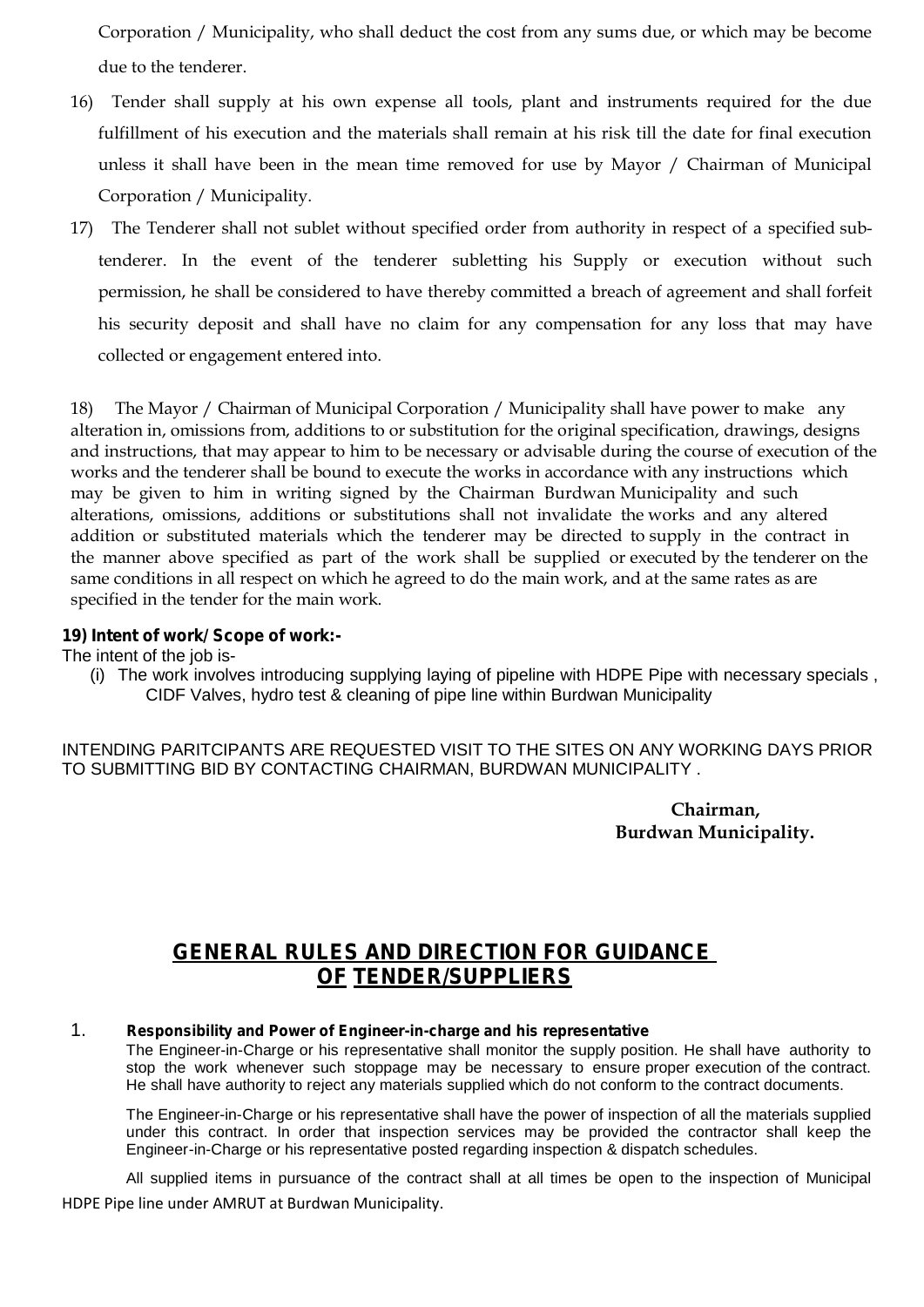Authority / Municipal Engineering Directorate and its representatives. The contractor shall at all times during the usual working hours, and at all other times at which reasonable notice of the contractor either himself be present to receive orders and instructions or have responsible agent duly accredited in writing present for that purpose.

#### 2. *Disruption of Progress*

The contractor shall give written notice to the Engineer-in-Charge/Chairman of the Municipality /Mayor of the Corporation, as the case may be regarding the delay in supply of items or unless any further approval or order including a direction, instruction or approval is issued by the Engineer-in-Charge /Chairman of the Municipality /Mayor of the Corporation, as the case may be within a reasonable time. The notice shall include details of the items that are to be supplied or order required and of why and by whom it is required.

#### 3. *Contractors General Obligations and Responsibility*

The contractor shall, subject to the provision of the contract, and with due care and diligence maintain the supply and provide all labour, including the supervision thereof, materials, and all other things, whether of a temporary or permanent nature, required in and for such maintenance, so far as the necessity for providing the same is specified in or is reasonably to be inferred from the contract.

#### 4. *Programme of Supplies*

The contractor shall furnish within a fortnight from the date of order the followings:

a) Confirmation of the quantity of supply of items to be delivered. b) Delivery schedule of the ordered materials

#### 5. *Contractors to arrange all Labour : Materials : Tools & Plants*

Unless otherwise specifically provided for in the schedule of materials attached to the bid, all materials supplied shall be approved type and as per specifications and shall be procured, brought at site and stored by the contracting firm at his cost and risk.

The rates quoted for the items shall be inclusive of all costs of materials, labour transportation, and storage. The rates shall also cover all taxes viz. Sales tax, any local taxes, duties etc that are payable by the firm under the law of the land. Statutory increase on such elements, if any during the period of contract shall not be paid extra.

#### 6. *Loss and Damage*

Neither the Municipal authority nor the Engineer-in-Charge or his representative shall be answerable and accountable in any manner for any loss or damage that may happen to the supplied materials or other things used in the performing the supply work, or for injury to any person, either a workman or any member of the public, or for damage to any property for any cause which might have been provocated by the contractor. The contractor shall properly guard against all these injuries or damages to persons or property resulting from his operations under this contract at any time before issuance of the certificate of completion of supply. He shall indemnity and save harmless the authority from all suits or actions of every description brought for, on account of, any injury or damage received or sustained by any person or persons by reason of the material supply work, negligence in guarding the same, the use of improper materials or of any act of omission or deviation from the contract.

#### 7. *Supervision of Work*

The Engineer-in-Charge or his representative shall have the power at any time from time to time by notice to the contractor to delay or suspend the progress in supply of items during unsuitable weather for any other adequate reasons and on receipt of such notice, the contractor shall forthwith suspend further progress of supply work until further notice from the Engineer-in-Charge.

The contractor shall recommence supply work immediately on receiving a notice to do so from Engineer-in- Charge. The whole or any part of the time lost for such delay or suspension shall, if authority in its absolute discretion thinks fit but not otherwise be added to the time allowed for, completion of supply of items. But the contractor shall have no claim to extra payment or compensation whatsoever on the grounds of above delay.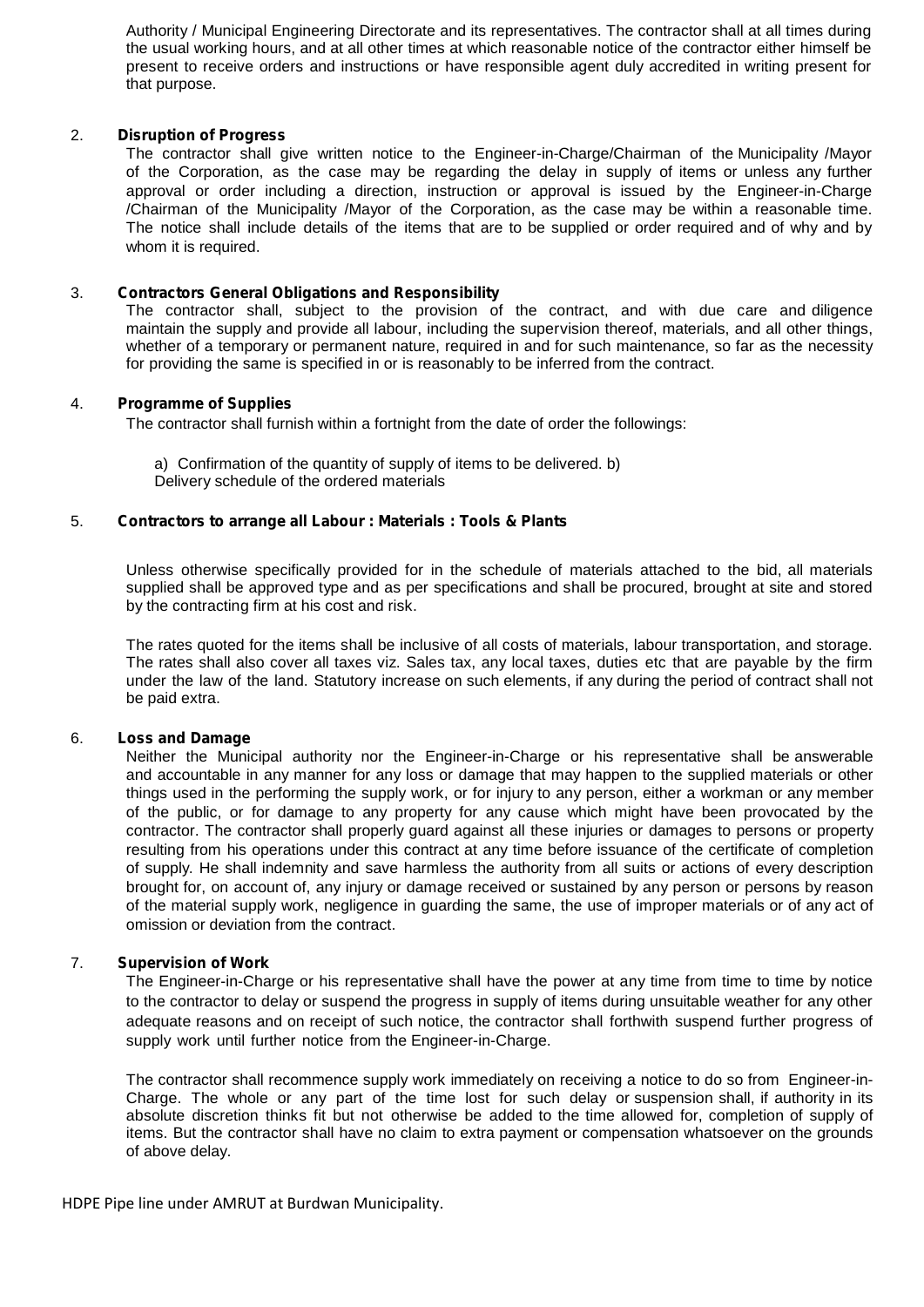#### 8. *Employer's right to terminate contract*

If the contractor should be insolvent or bankrupt, (or in case the contractor is a company, it goes into voluntary or judicial liquidation) or he should make a general assignment for the benefit of his creditors ora receiver should be appointed on account of his insolvency, or he should persistently or repeatedly refuse or should fail, except in cases for which extra of

time is provided, to supply enough proper materials, in order to maintain progress according to the progress of supply work, or he should fail to make prompt payment to labour contractors if any, or for materials or labour, or he should positively by laws, ordinance or the instruction of the Engineer-in- Charge or otherwise be guilty, of a substantial violation of any provision of the contract after giving the contractor seven days written notice terminate the employment of the contractor.

#### 9. *Supplementary Specification*

Whenever reference is made in these documents to certain special specifications, the reference shall be construed to include all subsequent amendments, changes oradditions that are published and in effect at the date of signing of this contract.

The authority reserves the right to issue additional conditions, specification etc if necessary which will be incorporated with bid documents already sold to bidders for the purpose of the work.

#### 10. *Employer's right to split package*

The authority reserves the right to split the package and accept or reject any part of the offer from the scope of supply work without assigning any reason.

#### 11. *Payments and Certificates*

Payment for the supplies by the contractor will be based on measurements recorded at the receipt of the materials at site. The contractor or his authorized agent or representative shall be present at the time of recording of each set of measurements and sign the measurement book.

If for any reason the contractor or his authorized agent is not available, and the work is suspended by the engineer-in-Charge to avoid recording of measurements during the absence of the contractor or his authorized representative, the authority shall not entertain any claim from the contractor for any loss incurred by him on this account. If the contractor or his authorized agent or representative does not remain present at the time of such measurements after the contractor has been given a three day notice in writing, such measurements may be taken in his absence and shall be deemed to be accepted by the contractor.

#### 12. *Insurance of Works, etc*.

Without limiting his obligations and responsibilities, the contractor shall insure in the name of the Corporation/Municipal Authority and the contractor against any loss or damage from whatever cause arising for which he is responsible under the terms of the contract and in such manner that the Corporation/Municipal Authority and contractor are covered for the period of supply as well as during the period of maintenance for loss or damage arising from a cause, and for any loss or damage occasioned by the contractor in the course of any operations carried out by him for the purpose of complying with his obligations as follows:

The works for the time being executed to the estimated current contract value thereof together with the cost of materials supplied by the Municipal Authority free of cost.

Such insurance as mentioned above shall be affected with an insurer and in terms approved by the Corporation/Municipal Authority. The contractor shall bear the cost of all such insurance and whenever required, produce to the Engineer-in-Charge or his representative the policy or policies of insurance and the receipts for payment of the current premiums.

#### 13. *Notification of Insurer*

It shall be the duty of the contractor to notify the insurers under any of the insurances referred any matter or count which by the terms of such insurances are required to be notified and the contractor shall indemnify and keep indemnified the Corporation/Municipal Authority against all losses,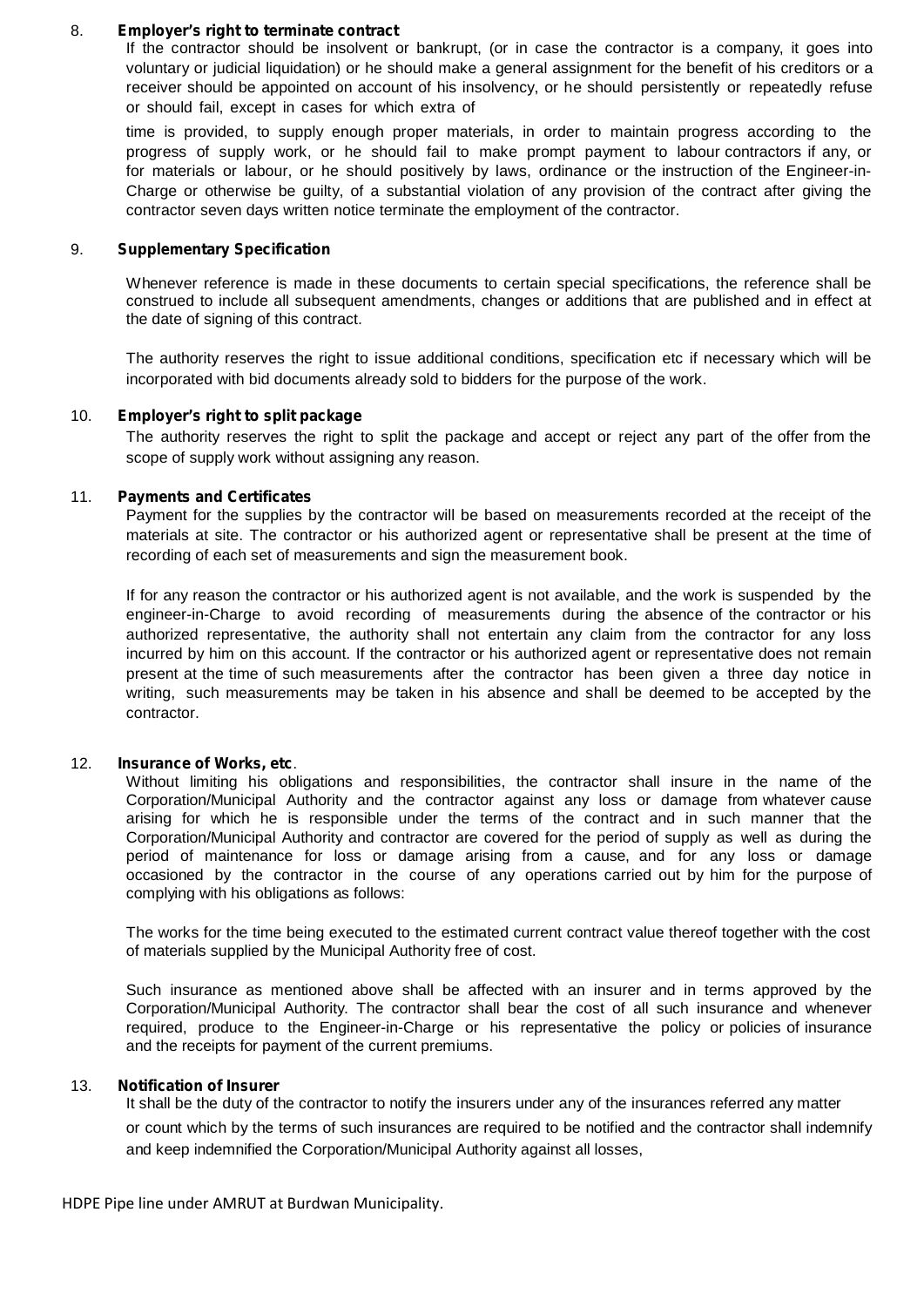claims, demands, proceedings, costs charges and expenses whatsoever arising out of or resulting from any default by the contractor in complying with the requirements of this sub- clause whether as a result of the avoidance of such insurance or otherwise.

#### 14. *All insurance at contractor's cost*

The insurances referred to in this bid document shall be entirely at the cost and expenses of the contractor.

#### 15. *Remedy on contractor's failure to insure*

If the contractor shall fail to effect and keep in force the insurance referred to clauses hereto, or any other insurance which he may be required to effect under the terms of the contract, then and in any such case may effect and keep in force any such insurance and pay such premium or premiums as may be necessary for that purpose and from time to time and deduct double the amount so paid by the Municipal Authority as aforesaid from any moneys due or which may become due to the contractor or recover the same as a debt due from the contractor.

#### 16. *Idle Labour*

No claim for idle labour would be entertained under any circumstances

#### 17. *Inspection Facilities*

The contractor shall provide necessary facilities for inspection of the supplied items for quality control by the Engineer and for the purpose of carrying his instructions as may be recorded in writing in site Order Book.

#### 18. *Labour Act*

The contractor should obtain the license under the provision of the contract labour (Regulation and Abolition) Act 1970 and contract labour (regulation and Abolition) general rules, 1971 including the provisions of amendments made there under of the same to the office of the Executive Engineer within ten days after formal agreement.

The successful bidder whose bid will be accepted shall either personally deliver the license form in triplicate to the licensing officer of the area in which the establishment in relation to which the contractor is selected for the job. The application form in Form IV shall be forwarded along with Form V, which may be available from the EIC of the concerned Division /Chairman of the Municipality /Mayor of the Corporation, as

# the case may be.19. *Language for Correspondences*

The bid and all correspondence and documents related to the bid exchanged by the bidder and Municipal Authority shall be written in English language. Supporting documents and printing literature furnished by bidder may be another language provided they are accompanied by an accurate translation of the relevant passages in English. For the interpretation of the bid, the English translation shall prevail.

#### 20. *Contractor's Local Address*

The contractor shall furnish the postal address of his site office. Any notice or instruction to be given to the contractor under the terms of contract shall be deemed to have been served if it has been delivered to his authorized agent or representative of site or sent by registered letter to the site office or to the address.

#### 21. *Precedence of Contract Documents*

If any stipulation indicated in any component of contract documents be at variance in any respect with those in the other, the decision of the Superintending Engineer will stand final

and binding.

#### 22. *Time of Completion*

The entire supply work as per schedule and specification shall be completed within stipulated time from the date of issue of work order.

The period of completion given includes the time required for mobilization and testing as well, rectification, if any, retesting and completion in allrespects to the entire satisfaction of the Engineer-in-Charge including the monsoon season.

This is the essence of this contract and the allotted supply work must be complete within the specified time. Extension of time will not be granted except in very exceptional circumstances beyond the control. This clause of extension of time will have precedence over any other similar clauses if they are at variance with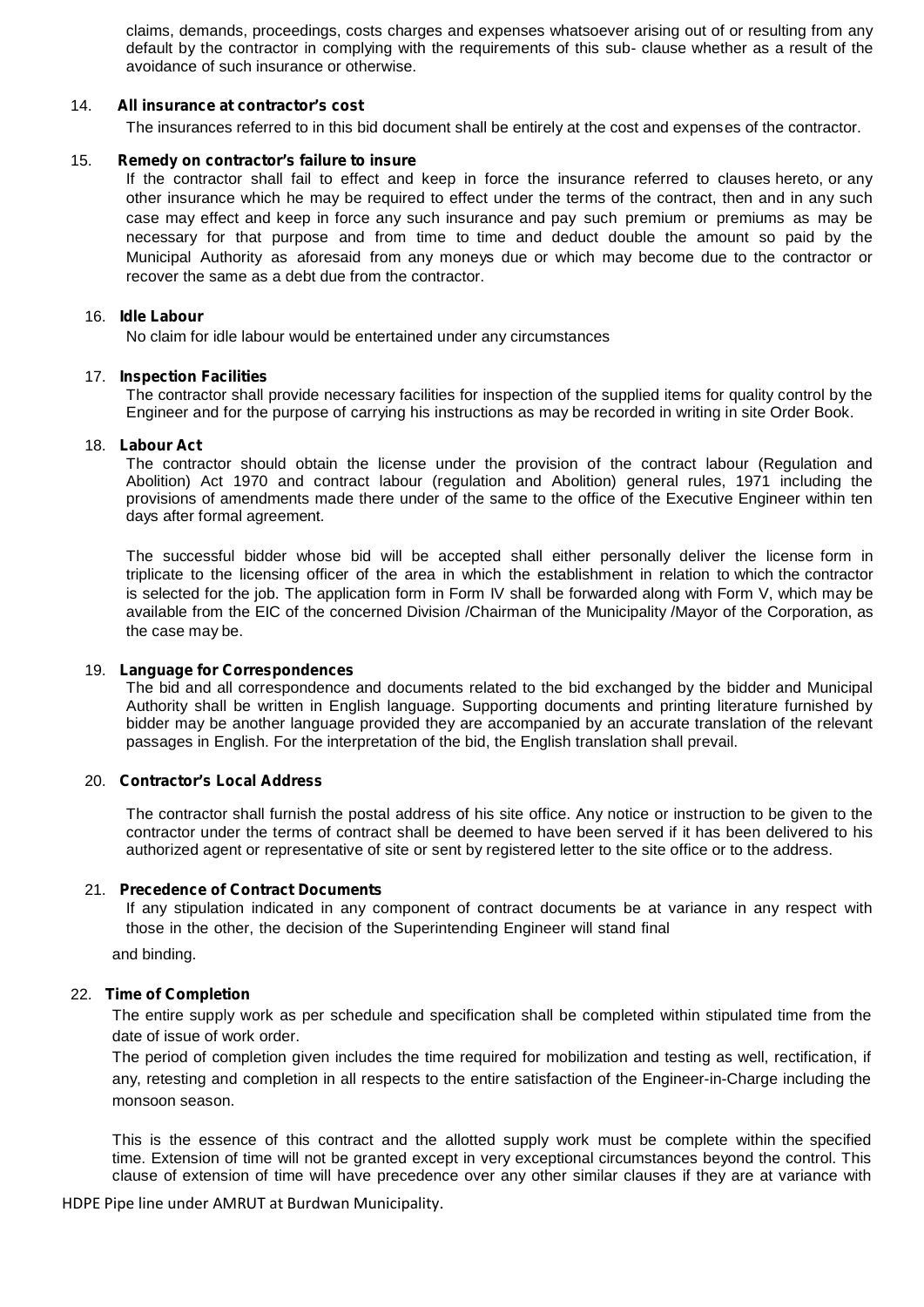penalty for non-complete of the supply work in time as indicated elsewhere.

#### 23. *Action fornon completion*

Failure to comply with above conditions and specifications will result in the Municipal Authority taking action at the risk and cost of the contractor. Submission of the bid binds the contractor for complying with requirements of the above conditions and specifications without any extra payment on any account.

#### 24. *Arbitration*

If the contractor claim that the decision or instruction of the Municipal Authority/ Engineer-in- Charge are unjustified or beyond contractual agreement that accordingly he is entitled to extra payment on account thereof, he shall forthwith notify this to the Municipal Authority/ Engineer- in-Charge to record his decisions and reasons therefore in writing and shall within two weeks state his claim in writing to Municipal Authority/Engineer-in-Charge, the Municipal Authority/ Engineer-in-Charge shall thereafter reply to the points raised in the claims. Unless resolved by negotiation or discussion, the question on liability for such claims will be treated as dispute.

The decision of the concerned Superintending Engineer, Municipal Engineering Directorate shall be final conclusive and binding on all parties to the contract upon all question relating to the meaning of specification and instructions and as to the quality of workmanship or materials supplied for any matter arising out of or relating to the specification and instructions concerning the supply work ora failure to execute the same arising during the course of works. The above shall not be the subject matter of dispute or arbitration and in any case shall the supply work be stopped consequent on such a dispute arising and the supply work shall also be carried out by the contractor strictly in accordance with the instruction of the concerned Superintending Engineer.

In any case dispute arising on matters other than clauses mention above shall be referred to the interpretation, decision and award of an arbitrator. The provision of the Indian Arbitration Act and rules there under with statutory modification thereof shall deem to be incorporated in this contract.

The contractor shall no delay in carrying out supply works in such matter, question or dispute being referred to arbitration but shall produce with the supply work with all due diligence and the contractor shall not be relieved from his obligation and commitment of completing the supply work and shall adhere strictly to the instruction of the Engineer-in- Charge with regard to the actual carrying out of the supply work.

In case of any arbitration, the award shall be a speaking one, that is the arbitrator or the umpire as the case may be shall recite facts and assign reasons in support of the award after discussion fully the claims and contentions of the parties.

#### 25. *Terms of Payment*

Payment will be made only after receiving the pipe materials as per stipulated terms and condition laid down in the agreement and acceptance of material at site after deducting security deposit as stated in clause above and other statutory deduction.

#### 26. *Deduction of Tax*

Deduction of sales Tax, Income Tax, and any other taxes are payable as per prevailing tax laws at the prescribed rate at the time of making payment to the contractor.

#### 27. *Typographical Error*

Typographical errors deducted or pointed out are subject to corrections by the Quotation Inviting Authority. No benefit can be derived by any party on account of such error.

#### 28. *Completion Certificate*

Municipal Authority/ Engineer-in-Charge will issue certificate of completion of supply work when all supply works or otherwise undertaken have been completed in all respect.

- 30. In the event of the Quotation, being submitted by a Partner Firm, it must be signed separately by each member thereof, or, in the event of the absence of any partner, it must be signed on behalf by a person holding a Power- of – Attorney authorizing him to do so.<br>31. Receipts for payment made to a Firm must be signed by the several partners except in the case of well-
- known and recognized firm and except where the Suppliers are described in their Quotation or Supply as a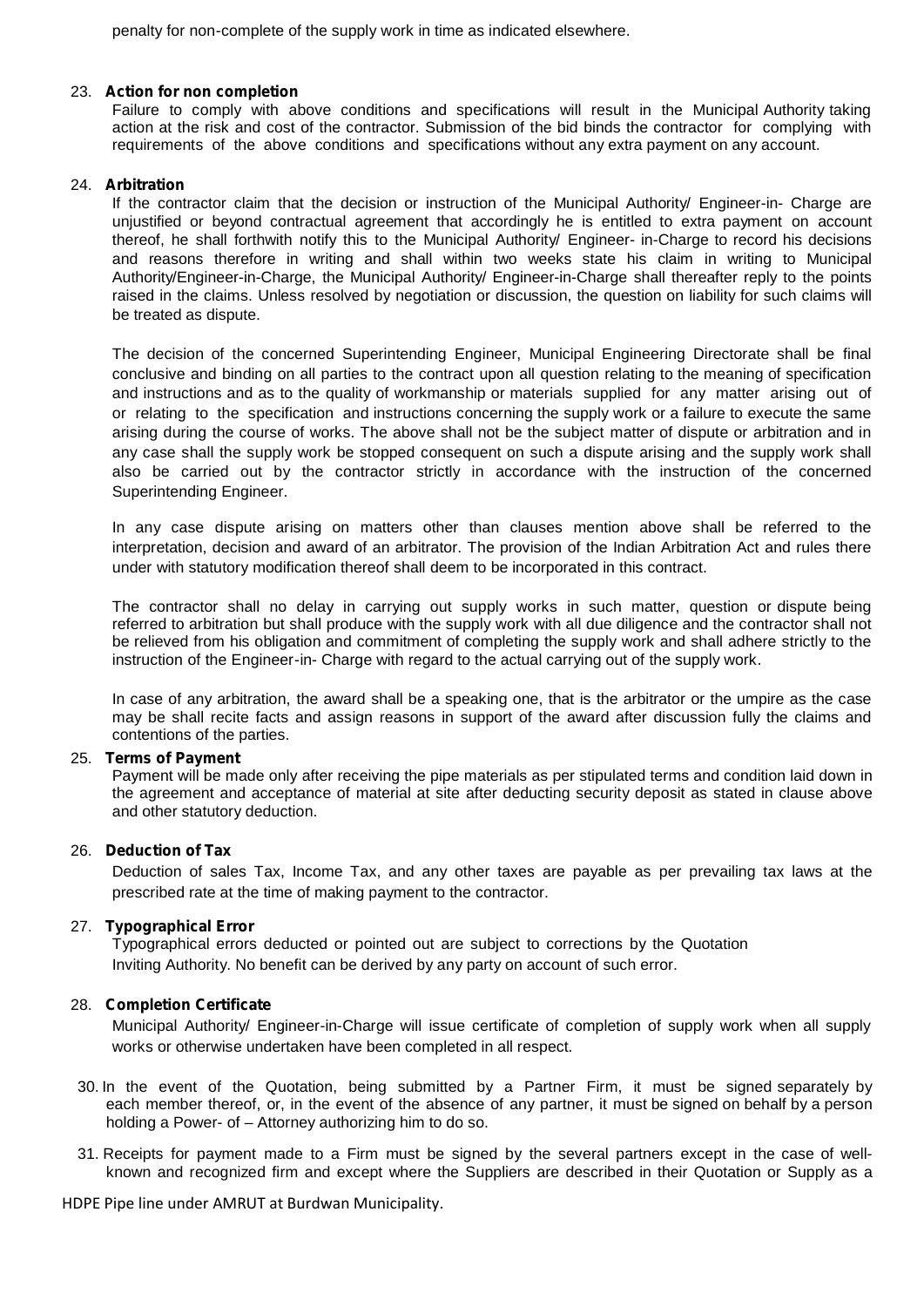firm.

- 32. All Tenders received will be opened by the *Municipal Authority* in the presence of tenderers who may be at the office at the time.
- 33. The authority reserves the right to reject any or all of the tenders without assigning any reason and to accept any tender in whole or in part.
- 34.The tenderer has to quote the rates in % (Percentage) both in figures and words against the work for execution of a Rate-contract Agreement which should be valid for 1 (one) year from the date of the agreement.
- 35. Works shall be completed in all respect within stipulated time frame after the work order is placed.

## **Specification**

#### **Laying of HDPE pipe:**

Supplying, Laying of HDPE (Materials grade PE-80) pipes conforming to IS 4984-1995 with latest revision & amendments if any with necessary HDPE specials including cost of CIDF valves including labour charges for earth work in excavation in any kind of soil including mixed soil with boulder, road sub-grade and aits flank but excluding moorum laterite or sand stone / hard rock cutting with chisel required including cutting road flank/ brick pavement etc. without damaging the exisiting telephone/electrical cable line etc.(in case of damage of any type of cable line by the agency at the time of execution necessary damage charge as applicable by the respective authority will have to be brone by the agency at his own cost)upto the depth (av.) so as to maintain 1.10m.earth cushion from top of the pipe upto G.L. including loading unloading carrying lowering laying fitting fixing carefully pipes, valves and specials with the all types of jointing materials in trenches maintaining proper levels and alignment jointing the pipes and specials by butt welding/ adopting suitable method (But weld jointing with help of hydraulic tack and trimming machines, Hitter etc. for reaching at necessary melting point of HDPE pipe so that joint can be monolithic) so as to facilitate the maintenance of pipe line locally as per conventional method in future**.** (B) Pressure Rating : PN 10

#### **Hydro testing::**

Filling the HDPE pipe line with water, testing hydraulically as per I.S 3114-1965 (Article-6) in section of a length not exceeding 500 m for head of pressure as per specification including supplying installing and fixing all equipments such as diesel pump set, blank flange, pressure gauge, valve, pressure pump and all other tools and plants including drilling topping and plugging of necessary holes to pipes, blocking ends providing temporary thrust block and subsequent blocking of holes and other jointing materials and dismantling and removal of the same including disposal of water etc. all complete as per specification and direction of EIC. The rate is inclusive of cost of requisite water to be arranged by the contractor (Recovery rate of water  $\omega$  Rs.10.00/m<sub>3</sub>, if contractor used water from deptt. source**).**

#### **Disinfection:**

Cleaning thoroughly the inner surface of pipe line including specials and valves by flushing with water and subsequently disinfection of the same pipe line by flushing again with water containing bleaching powder resulting in residual chlorine not less than 15 mg/ltrs after 24hrs of such filling including laboratory testing of water samples obtain from the disinfested pipe line and disposal of water from the pipe line after completion of the work.The rate of water @Rs. 10/m3may be recovered, if the contractor used water from deptt. source**).**

## **The Chairman, Burdwan Municipality**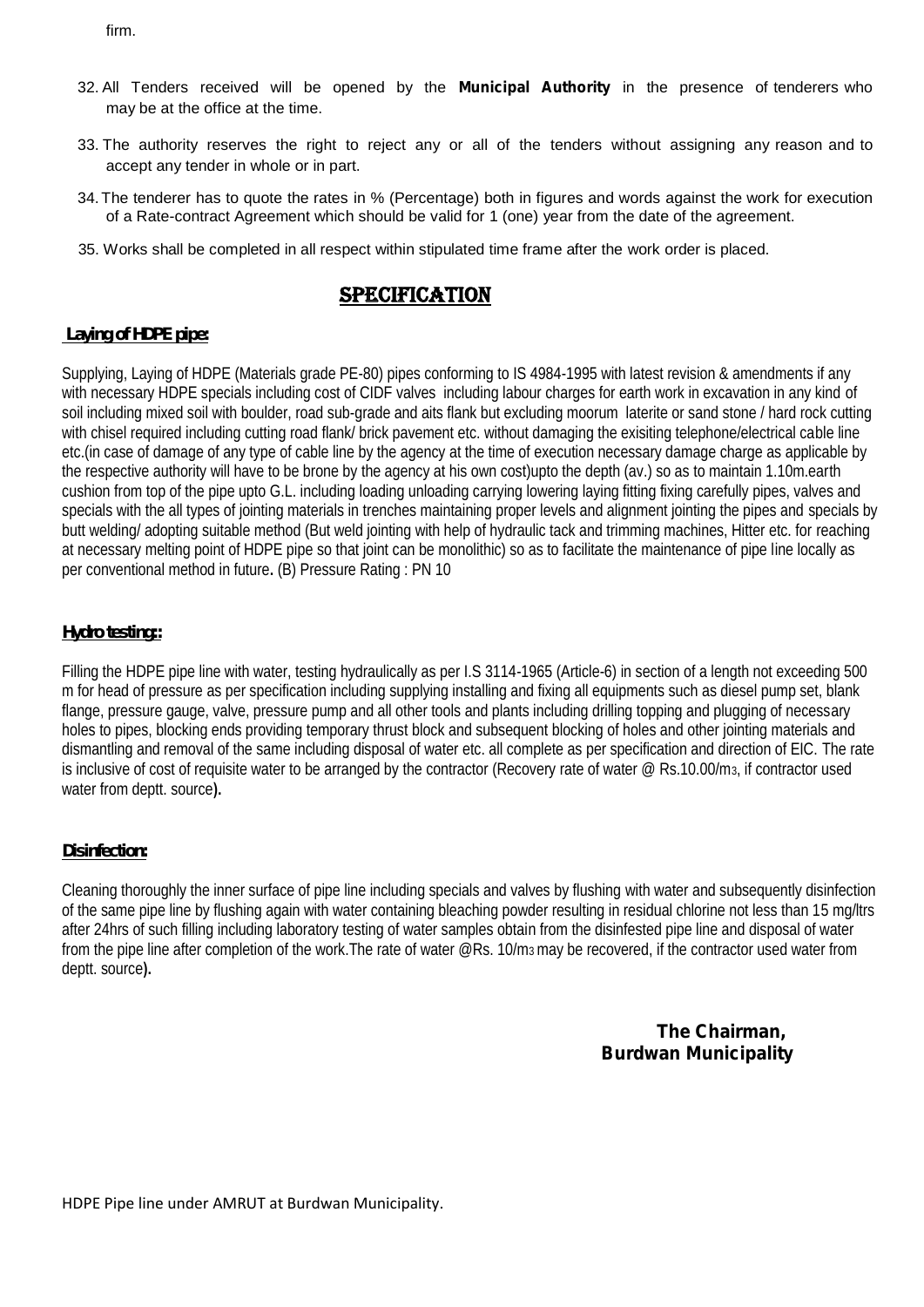## *ANNEXUTRE- I*

## *QUESTIONNAIRE TO BE FILLED IN AND SUBMITTED WITH THE TENDER*

## *QUESTIONNAIRE IN GENERAL*

Tenderer shall fill in the questionnaire and upload copy of his offer. This information is required in this form to facilitate tender processing even though it may duplicate the information presented elsewhere in this offer. This data shall form a part of the contract with the successful tenderer.

The questionnaire does not supersede instructions in the tender documents relating to the description and other information to be submitted with the offer for a complete understanding of the items offer.

| 1.0 | <b>General</b>                                                         | $\bullet$<br>$\bullet$ |  |
|-----|------------------------------------------------------------------------|------------------------|--|
| 1.1 | Tenderers name and address (Telephone<br>no., fax no., e-mail address) | $\bullet$              |  |
| 1.2 | Tender no. and date                                                    | $\bullet$<br>$\bullet$ |  |
| 1.3 | Name of contact person                                                 | $\ddot{\cdot}$         |  |
| 1.4 | Previous experience and present<br>workload                            | $\bullet$<br>$\bullet$ |  |
| 1.5 | Time schedule of completion of supply<br>work                          | $\bullet$<br>$\bullet$ |  |
| 1.6 | Tenderers organization chart (to be enclosed by the Tenderer)          | $\bullet$              |  |
| 1.7 | Details of branch and site offices,<br>divisions etc                   | ٠<br>$\bullet$         |  |
| 1.8 | <b>Annual turnover Rs.</b>                                             | $\bullet$<br>$\bullet$ |  |

HDPE Pipe line under AMRUT at Burdwan Municipality.

…